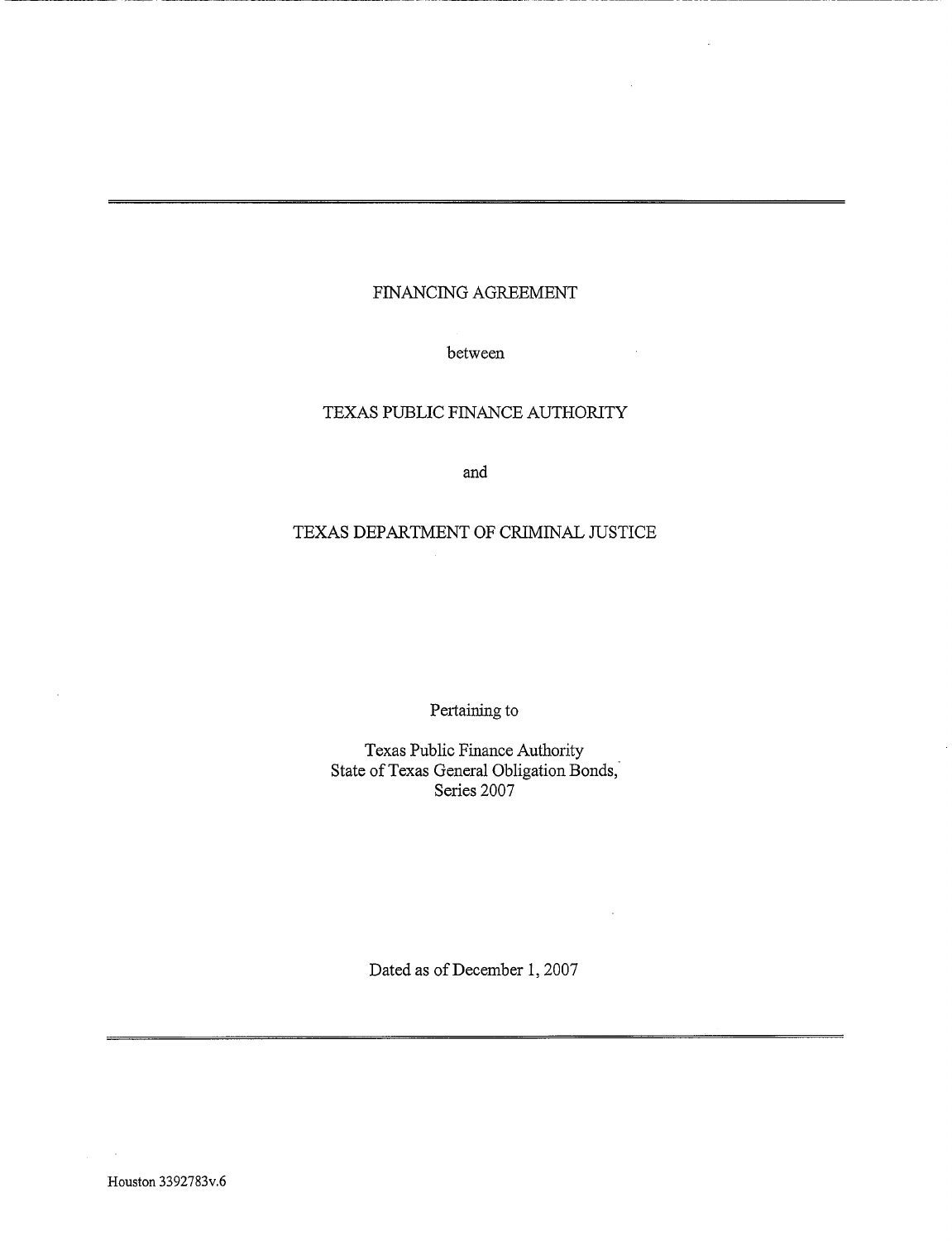# TABLE OF CONTENTS

t

Page Number

# **ARTICLE I**

 $\mathcal{L}$ 

#### DEFINITIONS AND OTHER PRELIMINARY MATTERS

## **ARTICLE II**

#### GENERAL REPRESENTATIONS AND WARRANTIES

#### **ARTICLE III**

#### THE PROJECT

#### **ARTICLE IV**

#### THE BONDS

#### **ARTICLE V**

#### PARTICULAR AGREEMENTS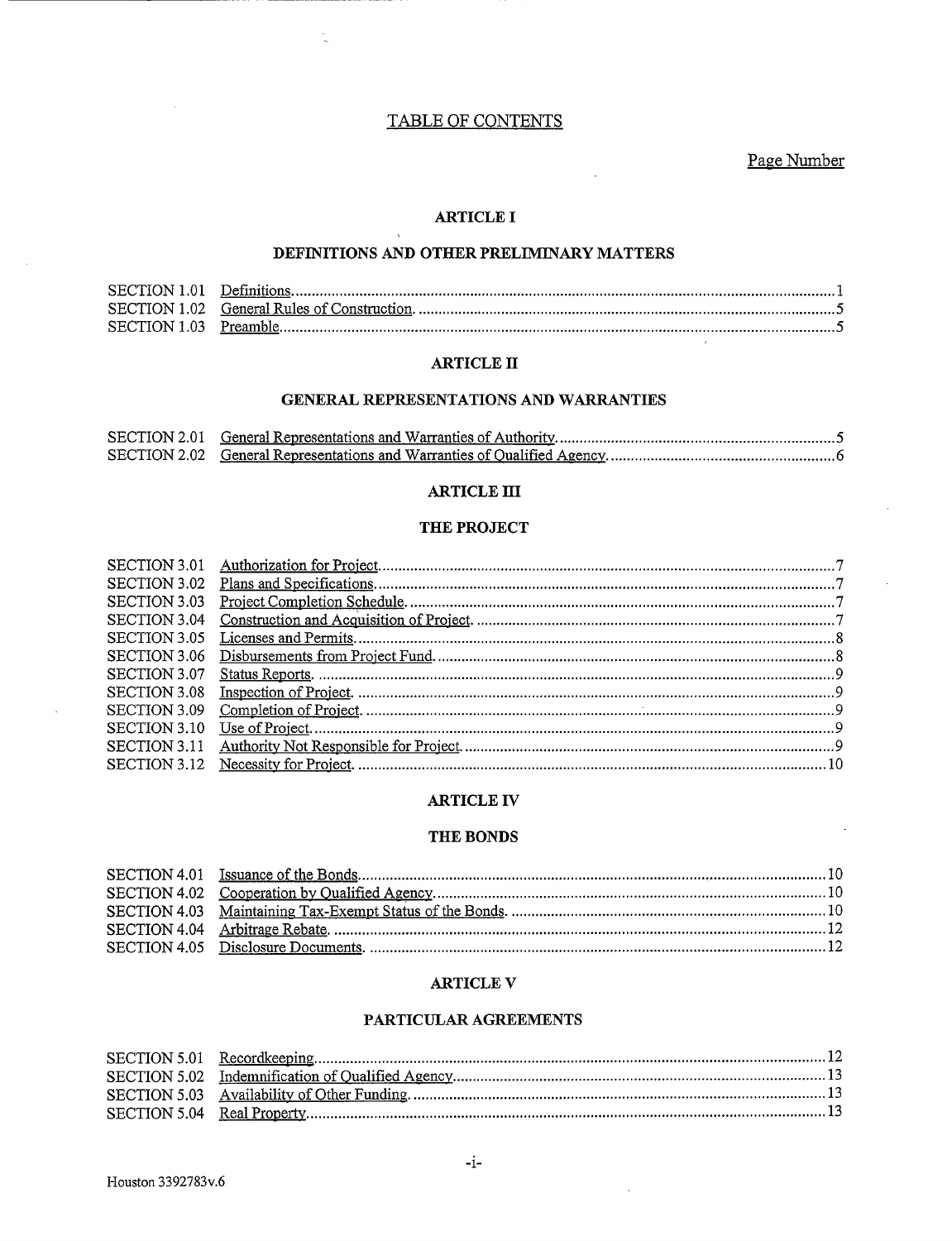# ARTICLE VI

# MISCELLANEOUS PROVISIONS

| EXHIBIT A        | Description of the Project               |
|------------------|------------------------------------------|
| <b>EXHIBIT B</b> | Project Completion Schedule              |
| EXHIBIT C        | Governmental Project Approvals           |
| <b>EXHIBIT D</b> | Form of Disbursement Certificate         |
| <b>EXHIBIT E</b> | Monthly Status Report Information        |
| <b>EXHIBIT F</b> | Form of Project Completion Certificate   |
| <b>EXHIBIT G</b> | Form of Project Substitution Certificate |
|                  |                                          |

 $\sim 10^{-1}$ 

 $\hat{A}$ 

 $\sim 100$ 

 $\sim 10^{-11}$ 

 $\hat{\mathcal{L}}$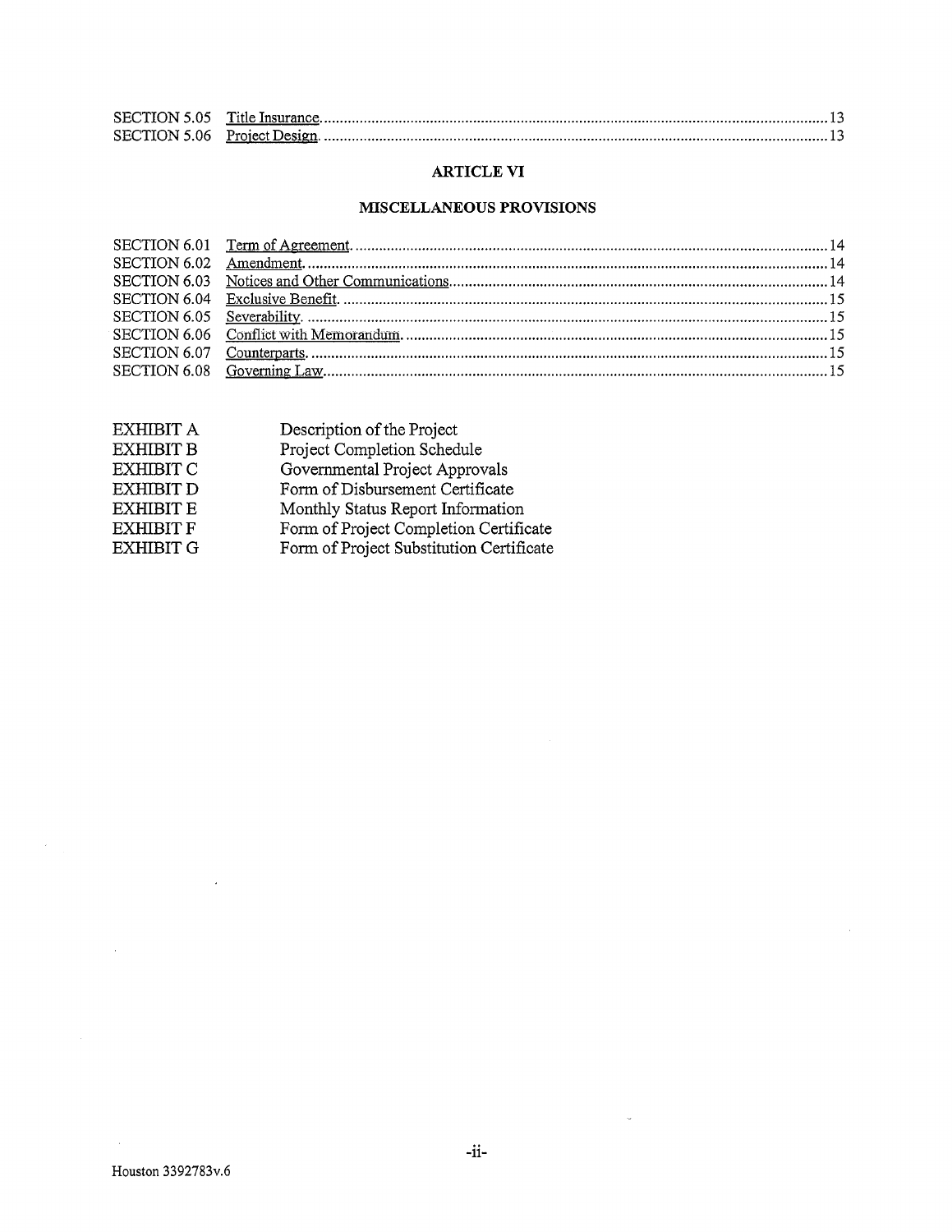## FINANCING AGREEMENT

FINANCING AGREEMENT, dated as of December 1, 2007, between the TEXAS PUBLIC FINANCE AUTHORITY (the "Authority") and the TEXAS DEPARTMENT OF CRIMINAL JUSTICE (the "Qualified Agency") to provide for the financing of certain projects related to the Texas Public Finance Authority State of Texas General Obligation Bonds, Series 2007 (the "Bonds") issued pursuant to a resolution adopted by the Board of Directors of the Authority on October 4, 2007 (the "Resolution");

#### WITNESSETH:

WHEREAS, the Authority is authorized to provide financing of certain projects (hereinafter defined) for certain agencies of the State of Texas through the issuance of the Bonds. Pursuant to certain provisions of the Texas Constitution and other statutory and regulatory authorities including, but not limited to, Article III, Section 50-f of the Texas Constitution, Chapters 1201, 1232, and 1371 Texas Government Code, and any regulations promulgated by the Authority thereunder (collectively, the "Authorizing Law");

WHEREAS, one or more projects of the Qualified Agency have been authorized in appropriations by the Legislature of the State of Texas;

WHEREAS, the parties desire to provide for the financing by the Authority of certain projects for the Qualified Agency;

NOW, THEREFORE, in consideration of the premises, the parties hereto agree as follows:

## ARTICLE I

#### DEFINITIONS AND OTHER PRELIMINARY MATTERS

SECTION 1.01 Definitions.

Except as otherwise provided in this Financing Agreement, the capitalized terms in this Financing Agreement shall have the meanings specified in this section unless the context requires otherwise.

*Agency Act-* Texas Government Code, as amended, Subtitle G, Corrections.

*Appropriation Act* – HB1, Article IX, Acts  $80<sup>th</sup>$  Legislature, R.S. (2007), and any other act of the Legislature appropriating funds for the Project to the Qualified Agency.

*Authority* - the Texas Public Finance Authority or any successor thereto.

*Authority Regulations* - the regulations of the Authority in Part X, Title 34, Texas Administrative Code.

*Authorized Agency Representative* - the chief administrative officer of the Qualified Agency or any member of the staff of the Qualified Agency designated by the chief administrative officer or by the governing body of the Qualified Agency as an authorized representative.

*Authorizing Law* - means the "Authorizing Law" as defmed in the preamble of this Financing Agreement.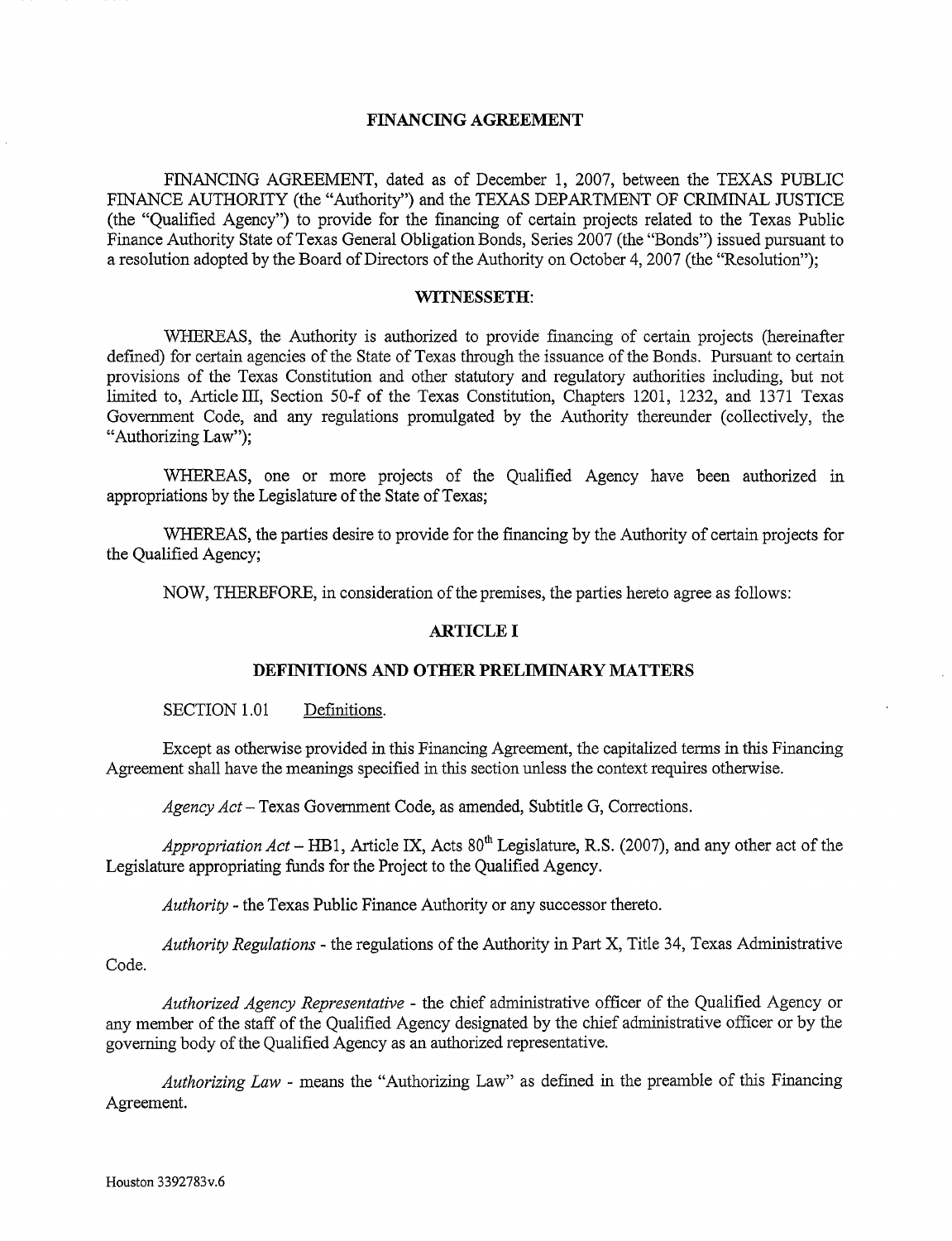*Available Construction Proceeds* - means Proceeds other than Proceeds used to refund the obligations refunded by the Bonds (if any) and to pay issuance costs. For purposes of determining compliance with the spending requirements as of the end of each of the first three spending periods, available construction proceeds include the amount of future earnings that the Qualified Agency reasonably expected as of the issue date.

*Board-* the Board of Directors of the Authority.

*Bond Counsel* - any law firm or firms experienced in matters relating to the issuance of taxexempt obligations, which firm or firms are engaged by the Authority to render services to the Authority as bond counsel.

*Bonds* - the *"Texas Public Finance Authority State of Texas General Obligation Bonds, Series 2007''* authorized by the Resolution.

*Business Day* - any day on which the Comptroller is open for business, and:

(1) while the Authority is the Paying Agent/Registrar, on which the Authority is open for business at its principal business office; or

(2) while a Person other than the Authority is the Paying Agent/Registrar, on which financial institutions in the city where the principal corporate trust office of the Paying Agent/Registrar is located are not authorized by law or executive order to close.

*Closing* - the concurrent delivery of the Bonds to or upon the order of the initial purchaser in exchange for payment therefor.

*Closing Date* - the date of the Closing.

*Code-* the Internal Revenue Code of 1986, as amended, by all legislation, if any, enacted on or before the date on which the Bonds are issued.

*Comptroller* - the Comptroller of Public Accounts of the State of Texas or any successor thereto, including the individual elected to serve as Comptroller of the State, the Deputy Comptroller or such other official designated by law to serve or act in the capacity of the Comptroller.

*Construction Expenditures* - means capital expenditures that are allocable to the cost of real property or constructed personal property. Except as provided below, construction expenditures do not include expenditures for acquisitions of interests in land or other existing real property. Expenditures are not for the acquisition of an interest in existing real property other than land if the contract between the seller and the Qualified Agency requires the seller to build or install the property (e.g., a turnkey contract), but only to the extent that the property has not been built or installed at the time the parties enter into the contract. Constructed personal property means tangible personal property (or, if acquired pursuant to a single acquisition contract, properties) or specially developed computer software if: (i) A substantial portion of the property or properties is completed more than 6 months after the earlier of the date construction or rehabilitation commenced and the date the Qualified Agency entered into an acquisition contract; (ii) based on the reasonable expectations of the Qualified Agency, if any, or representations of the person constructing the property, with the exercise of due diligence, completion of construction or rehabilitation (and delivery to the Qualified Agency) could not have occurred within that 6-month period; and (iii) if the Qualified Agency itself builds or rehabilitates the property, not more than 75 percent of the capitalizable cost is attributable to property acquired by the Qualified Agency (e.g.,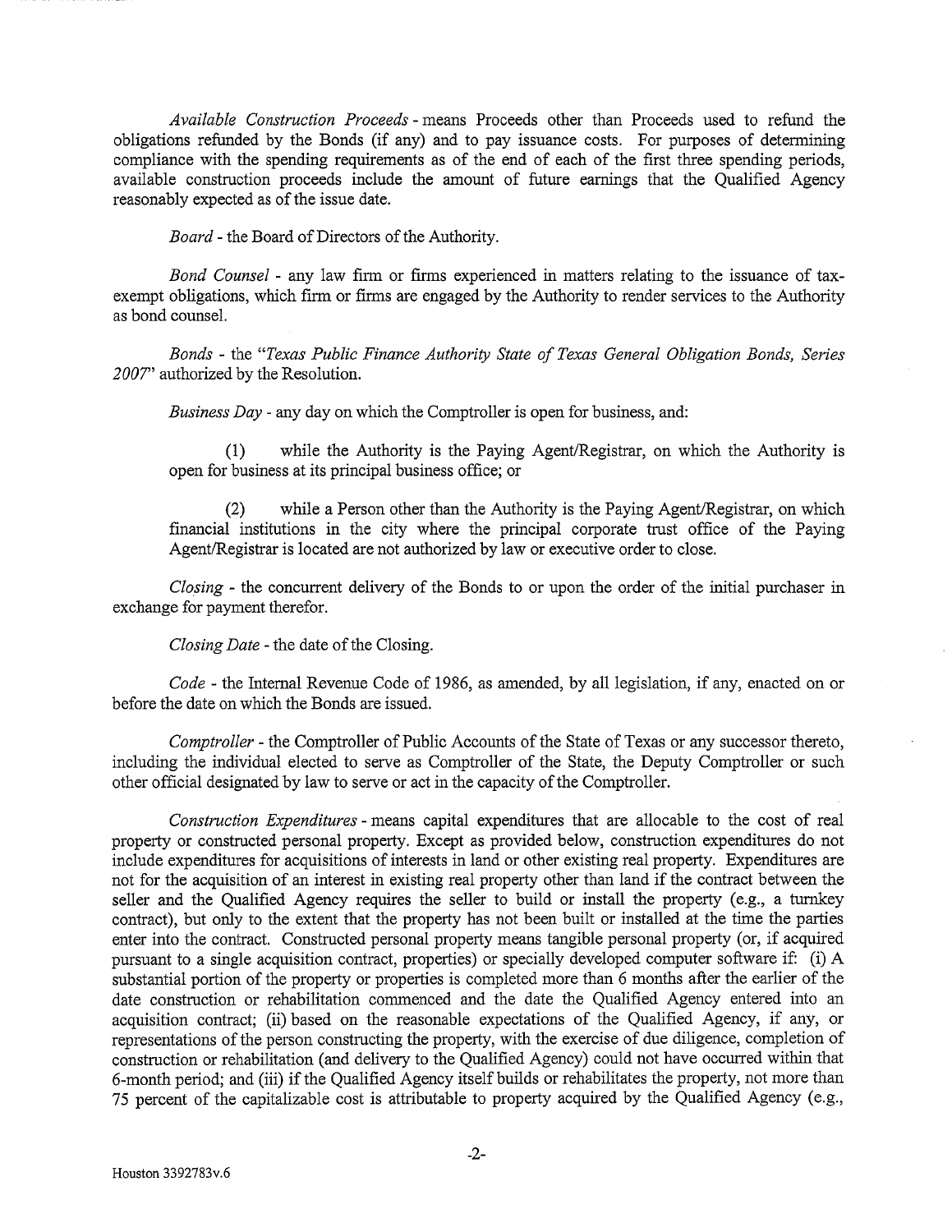components, raw materials, and other supplies). Specially developed computer software means any programs or routines used to cause a computer to perform a desired task or set of tasks, and the documentation required to describe and maintain those programs, provided that the software is specially developed and is functionally related and subordinate to real property or other constructed personal property.

*Costs of Issuance* - the "costs of issuance," as provided in the Authorizing Law and defmed in the Resolution, incurred in connection with the issuance of the Bonds.

*Disbursement Certificate* - a certificate of the Authorized Agency Representative for the disbursement of funds from the appropriate account of the Project Fund, in substantially the form of Exhibit D of this Financing Agreement.

*Disclosure Documents* - collectively, the Preliminary Official Statement, the Official Statement and any amendments thereto.

*Event of Taxability* - any act or omission that could adversely cause any amount payable with respect to any of the Bonds, which is treated as interest under the Code, not to be excludable under Section 103(a) of the Code from the gross income of the owner of the Bond.

*Executive Director* - the executive director of the Authority, or any member of the staff of the Authority authorized by the Board to perform the duties of the executive director.

*Facility Contract-* any contract, entered into by the Qualified Agency after the effective date of this Financing Agreement, for the design, engineering, acquisition, construction, equipping, repair, or renovation of any facilities financed for the Qualified Agency in whole or part with proceeds of the Bonds.

*Financing Agreement-* this Financing Agreement, and any amendments hereto.

*Gross Proceeds-* means any Proceeds and any Replacement Proceeds.

*Interest and Sinking Fund* - the fund by that name created pursuant to Section 4.01 of the Resolution for the purpose of paying Bond Obligations.

*Interest Payment Date* - each April 1 and October 1, commencing April 1, 2008, as the dates on which interest on the Bonds shall be paid semiannually.

*Investment Proceeds-* means any amounts actually or constructively received from investing Proceeds.

*Legislative Budget Board-* the joint committee of the Legislature that develops recommendations for legislative appropriations for the state agencies.

*Legislature-* the Legislature of the State.

*Memorandum* - the Memorandum of Understanding, dated as of May 9, 2002, between the Authority and the Qualified Agency, and any amendments thereto.

*Official Statement* - the final official statement authorized by the Authority to be used in connection with the sale of the Bonds.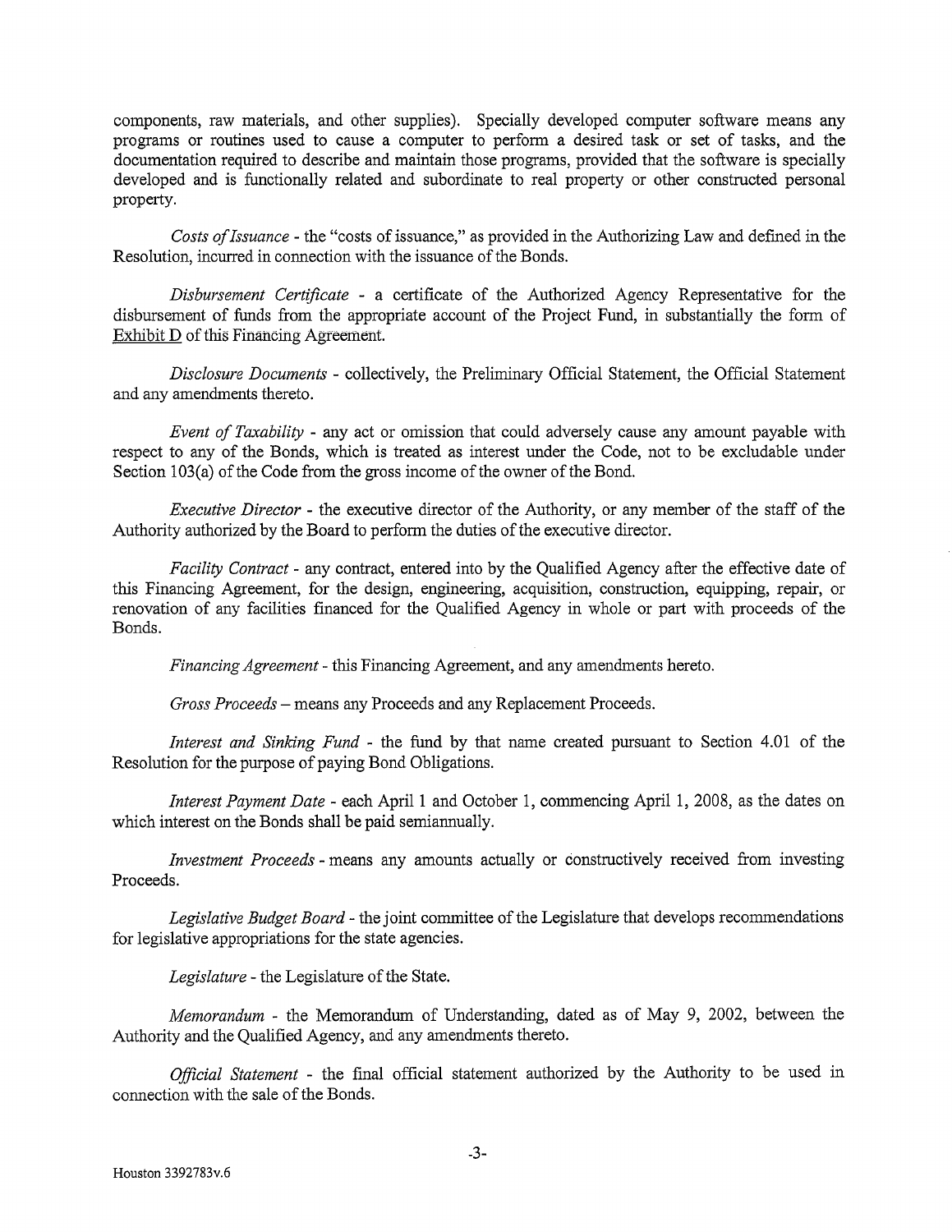*Plans and Specifications-* the plans and specifications for the Project Component(s), as amended or supplemented.

*Preliminary Official Statement* - the preliminary official statement approved by the Board and distributed in connection with the offering for sale of the Bonds.

*Proceeds* - means any Sale Proceeds and Investment Proceeds of the Bonds which are attributable to financing the Project.

*Project-* collectively, the Project Components.

*Project Completion Amount-* the aggregate amount of the cost of all of the Project Components, as set forth in Exhibit A to this Financing Agreement.

*Project Completion Certificate-* a certificate of an Authorized Agency Representative delivered on behalf of the Qualified Agency, pursuant to this Financing Agreement, to the effect that the Project has been completed (or that no further Bond proceeds are required for the payment of Project Costs), in substantially the form set forth in Exhibit F to this Financing Agreement.

*Project Completion Date* - the date that the Project is completed, as certified in the Project Completion Certificate.

*Project Completion Schedule* - the schedule projecting the rate of expenditure of proceeds of the Bonds for the payment of Project Costs which is set forth in Exhibit B to this Financing Agreement.

*Project Component-* each respective item (or part of an item) in the Appropriation Act that has been approved to be financed with proceeds of the Bonds, as described in Exhibit A to this Financing Agreement.

*Project Costs-* any costs associated with the Project that are authorized under the Authorizing Law to be paid with proceeds of the Bonds.

*Project Financing Documents* - collectively, all documents furnished by the Qualified Agency to the Authority in connection with the fmancing of the Project and issuance of the Bonds, including (without limitation) the Memorandum, the Request for Financing, this Financing Agreement, each Disbursement Certificate, any Project Substitution Certificate, and the Project Completion Certificate.

*Project Fund-* the fund by that name and any other project fund created pursuant to Section 4.01 of the Resolution.

*Project Substitution Certificate* - a certificate of an Authorized Agency Representative to the effect that a Project Component is to be substituted with another authorized project, in substantially the form set forth in Exhibit G to this Financing Agreement.

*Qualified Agency-* the "Qualified Agency" as defmed m the preamble of this Financing Agreement or any successor thereto.

*Regulations* - means the applicable proposed, temporary or fmal Treasury Regulations promulgated under the Code or, to the extent applicable to the Code, under the Internal Revenue Code of 1954, as such regulations may be amended or supplemented from time to time.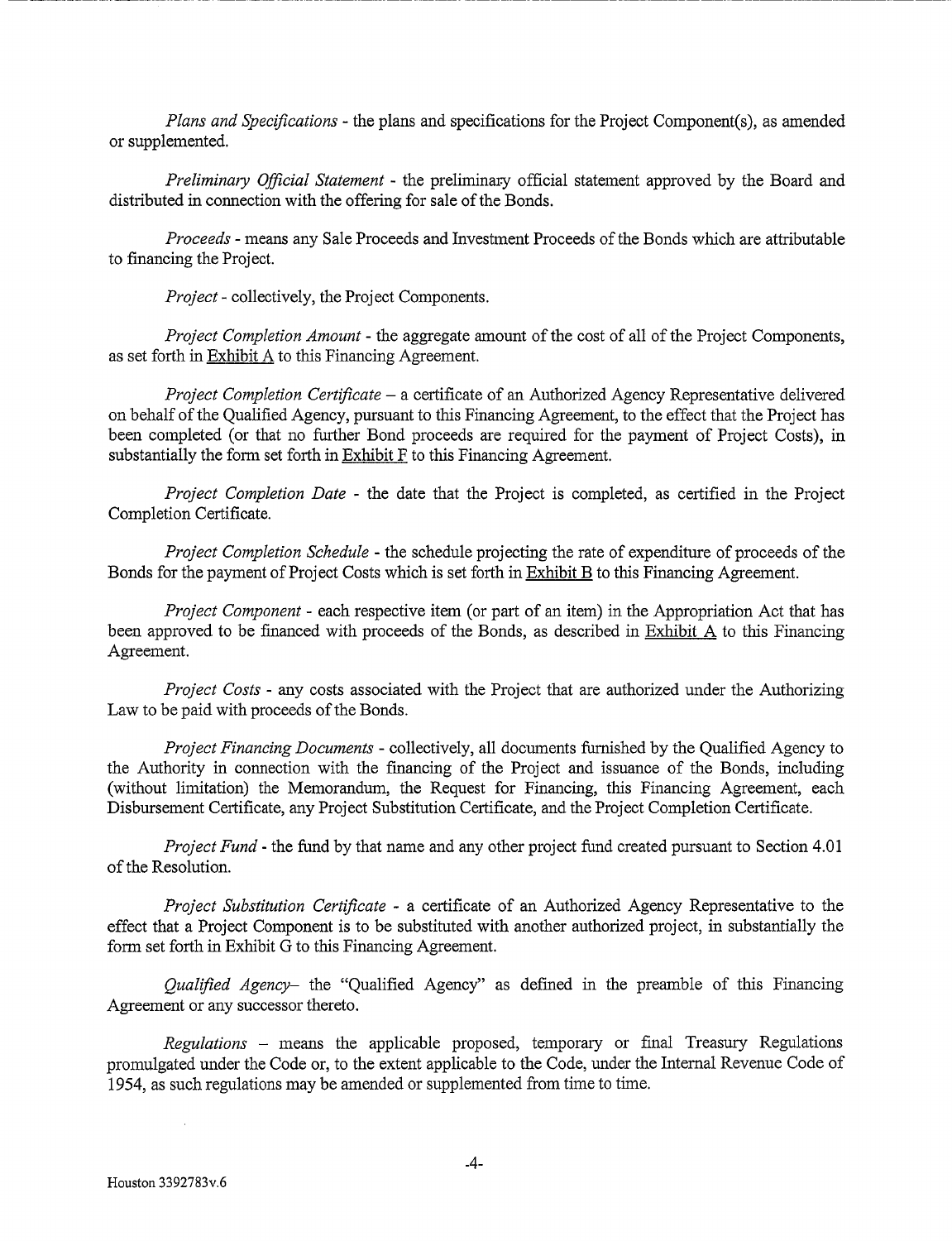*Replacement Proceeds* - has the meaning set forth in Section 1.148-1 (c) of the Regulations and generally includes amounts that have a sufficiently direct nexus to the Bonds or to the governmental purpose of the Bonds to conclude that the amounts would have been used for that governmental purpose if the proceeds of the Bonds were not used or to be used for that governmental purpose. For this purpose, the mere availability or preliminary earmarking of amounts for a governmental purpose does not in itself establish a sufficient nexus to cause those amounts to be replacement proceeds. Replacement proceeds include, but are not limited to, sinking funds and pledged funds.

*Request for Financing* - the letter or other communication from the Qualified Agency to the Authority requesting financing for the Project, and any supplements thereto.

*Resolution* - the resolution of the Authority adopted on October 4, 2007 pursuant to which the Bonds are authorized to be issued, and any amendments and supplements thereto.

*Sale Proceeds-* has the meaning set forth in Section 1.148-1(b) of the Regulations and generally consists of any amounts actually or constructively received from the sale (or other disposition) of any Bond, including amounts used to pay underwriters' discount or compensation and accrued interest other than pre-issuance accrued interest. Sale Proceeds also include amounts from the sale of a right that is associated with any Bond and is described in Section 1.148-4(b)(4) of the Regulations.

*State-* the State of Texas.

# SECTION 1.02 General Rules of Construction.

(a) A capitalized term used in this Financing Agreement that is not defined herein and that is defmed in the Resolution shall have the meaning assigned to it in the Resolution.

(b) Whenever in this Financing Agreement the context requires:

- (1) a reference to the singular number includes the plural and vice versa; and
- (2) a word denoting gender includes the masculine, feminine, and neuter.

(c) The table of contents and the titles given to any article or section of this Financing Agreement are for convenience only and are not intended to modify the article or section.

SECTION 1.03 Preamble.

The statements and findings in the preamble of this Financing Agreement are hereby adopted and made a part of the Financing Agreement.

# **ARTICLE IT**

# **GENERAL REPRESENTATIONS AND WARRANTIES**

## SECTION 2.01 General Representations and Warranties of Authority.

The Authority represents and warrants as follows:

(1) the Authority is a validly existing agency of the State authorized to operate under the Texas Public Finance Authority Act, Chapter 1232, Texas Government Code, as amended;

I.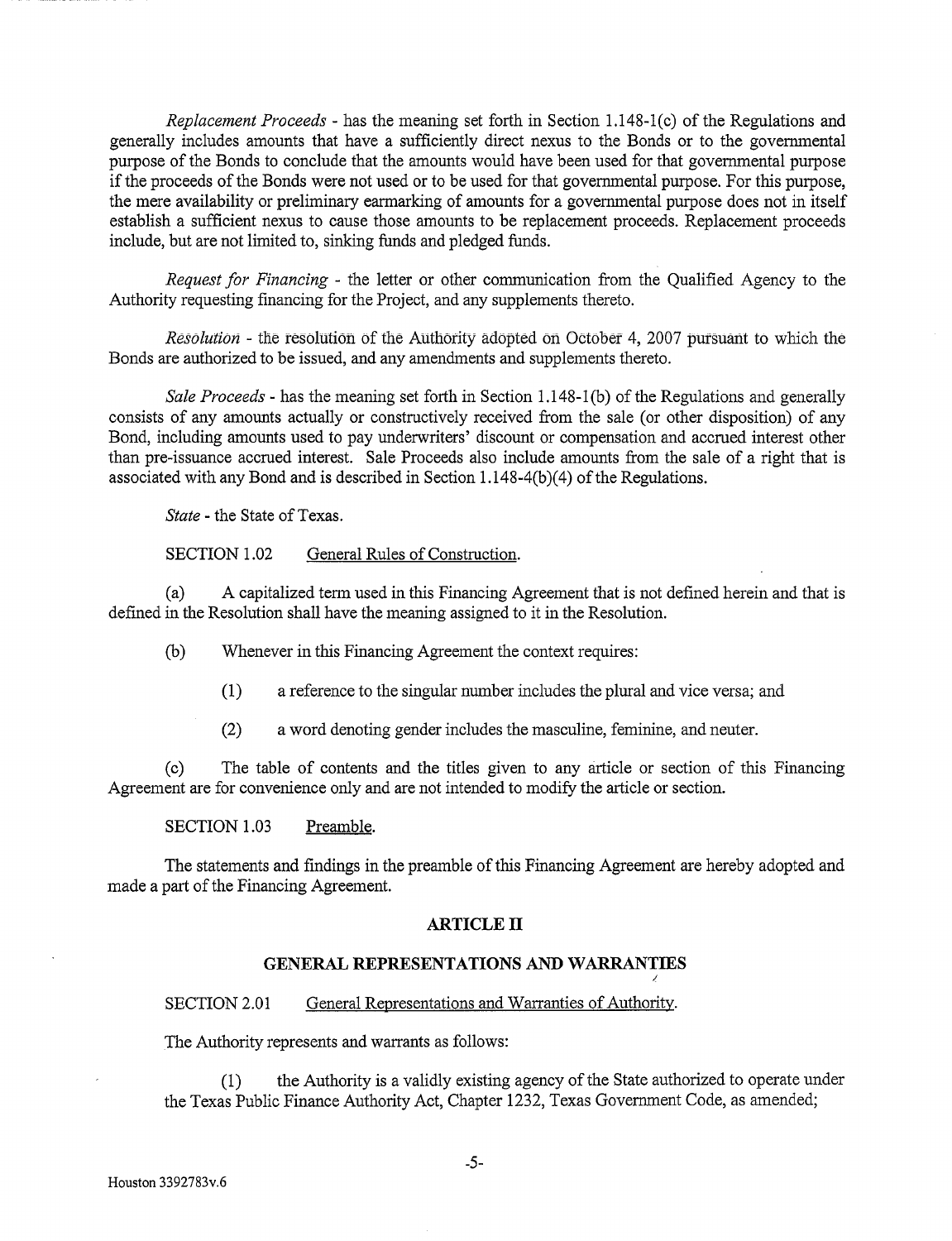(2) the Authority has full power and authority to execute and deliver this Financing Agreement, perform its obligations thereunder, and carry out the transactions contemplated hereby;

(3) the Authority has duly authorized the execution and delivery of this Financing Agreement and the performance of its obligations thereunder;

( 4) the execution and delivery of this Financing Agreement, the consummation of the transactions contemplated hereby, the performance of its obligations hereunder, and the compliance with the terms hereof by the Authority will not conflict with, or constitute a default under, any law (including administrative rule), judgment, decree, order, permit, license, agreement, mortgage, lease, or other instrument to which the Authority is subject or by which it is bound;

(5) the Authority has full power and authority to issue the Bonds, to cause funds to be made available to finance the Project in accordance with the Resolution and this Financing Agreement and to perform its obligations under the Resolution;

(6) the Resolution has been duly adopted by the Authority, is in full force and effect, and constitutes the legal, valid, and binding act of the Authority; and

(7)': this Financing Agreement, when duly executed and delivered by the Authority, will constitute a legal, valid, and binding obligation of the Authority.

SECTION 2.02 General Representations and Warranties of Qualified Agency.

The Qualified Agency represents and warrants, as follows:

(1) the Qualified Agency is a validly existing agency of the State authorized to operate under the Agency Act;

(2) the Qualified Agency has full power and authority to execute and deliver the Project Financing Documents, perform its obligations thereunder, and carry out the transactions contemplated thereby;

(3) the Qualified Agency has duly authorized the execution and delivery of the Project Financing Documents and the performance of its obligations thereunder;

(4) the execution and delivery of the Project Financing Documents, the consummation of the transactions contemplated thereby, the performance of its obligations thereunder, and the compliance with the terms thereof by the Qualified Agency will not conflict with, or constitute a default under, any law (including administrative rule), judgment, decree, order, permit, license, agreement, mortgage, lease, or other instrument to which the Qualified Agency is subject or by which the Qualified Agency or any of its property are bound;

(5) the Qualified Agency is not in violation of any law, which violation could adversely affect the consummation of the transactions contemplated by the Project Financing Documents; and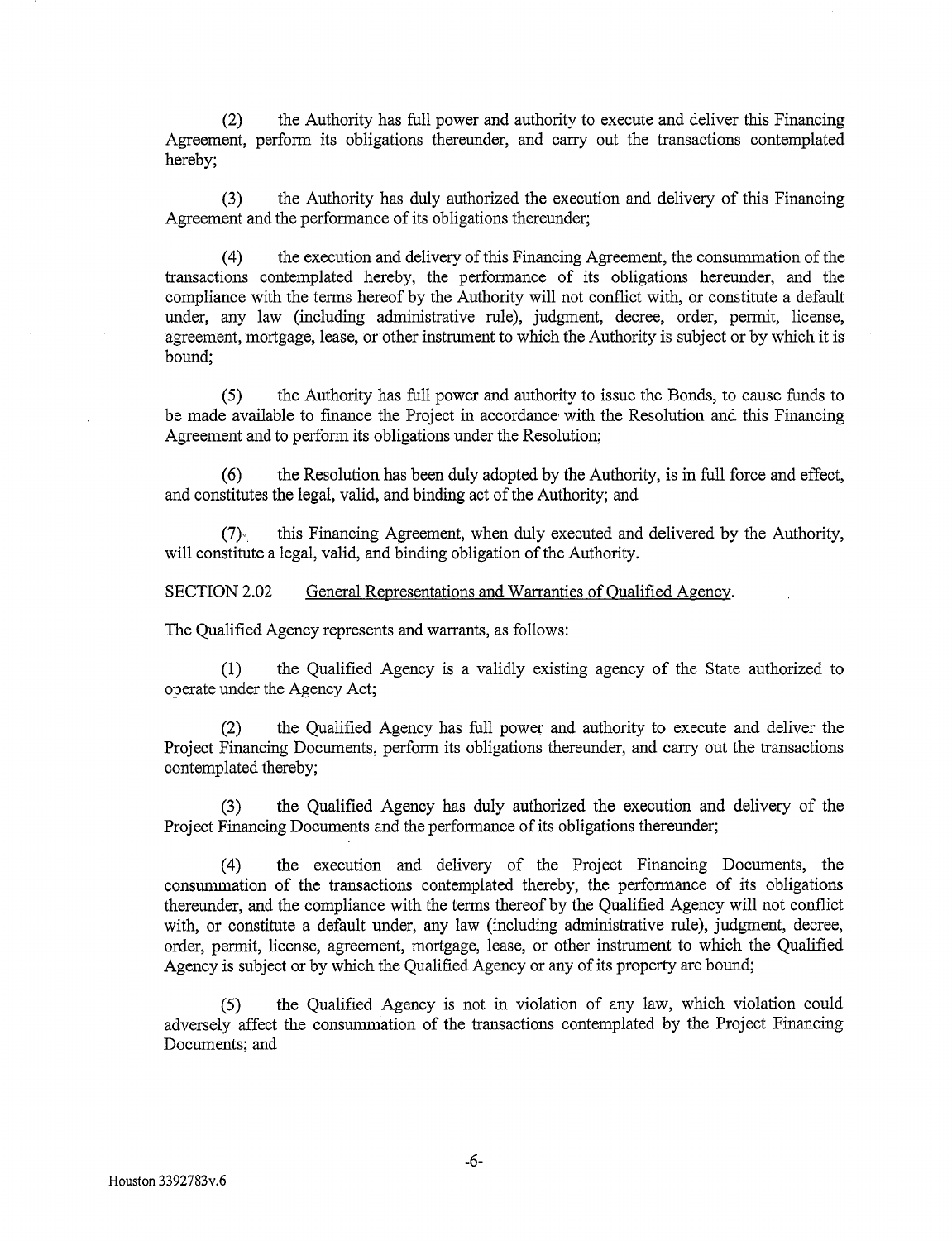(6) the Project Financing Documents, when duly executed and delivered by the Qualified Agency, as appropriate, will constitute legal, valid, and binding obligations of the Qualified Agency.

#### **ARTICLE III**

#### **THE PROJECT**

#### SECTION 3.01 Authorization for Project.

(a) The Qualified Agency represents that the Project has been authorized by the Appropriation Act or other statute and that all of the Project Costs to be paid with proceeds of the Bonds will be incurred for the acquisition, construction, equipping, major repair, or renovation of facilities and will otherwise be lawful expenditures of the Qualified Agency.

(b) The Qualified Agency represents that the description of each Project Component set forth in Exhibit A to this Financing Agreement is accurate.

(c) The Qualified Agency represents that it has submitted specific plans for the Project to the Legislative Budget Board and, if required by the Appropriation Act, such plans have been approved by the Legislative Budget Board.

## SECTION 3.02 Plans and Specifications.

(a) The Qualified Agency shall cause the Plans and Specifications to be prepared and shall maintain the Plans and Specifications with its official records.

(b) The Authority and its authorized agents may inspect the Plans and Specifications at reasonable times.

## SECTION 3.03 Project Completion Schedule.

(a) As of the Closing Date, the Qualified Agency reasonably expects that the Project Completion Amount will be expended within the time periods set forth in Exhibit B hereto. The Qualified Agency represents that it is not aware of any fact or circumstance that could cause the entire Project Completion Amount not to be expended as set forth in the Project Completion Schedule, as amended from time to time.

(b) Upon becoming aware of any circumstances that will result in a deviation from  $\frac{Exhibit B}{B}$ hereto of the lesser of 10 percent or \$1,000,000, the Qualified Agency shall notify the Executive Director of the amount and nature of such deviation.

(c) Upon becoming aware of any circumstances that will result in the expenditure for Project Costs in any "Expenditure Period" (as set forth in Exhibit B hereto) of an aggregate amount that is less than the amount set forth in Exhibit B hereto for such Expenditure Period, the Qualified Agency shall notify the Executive Director of (1) such aggregate expenditure amount, and (2) the reason(s) that such expenditure amount will be less than the amount set forth in Exhibit B hereto.

SECTION 3.04 Construction and Acquisition of Project.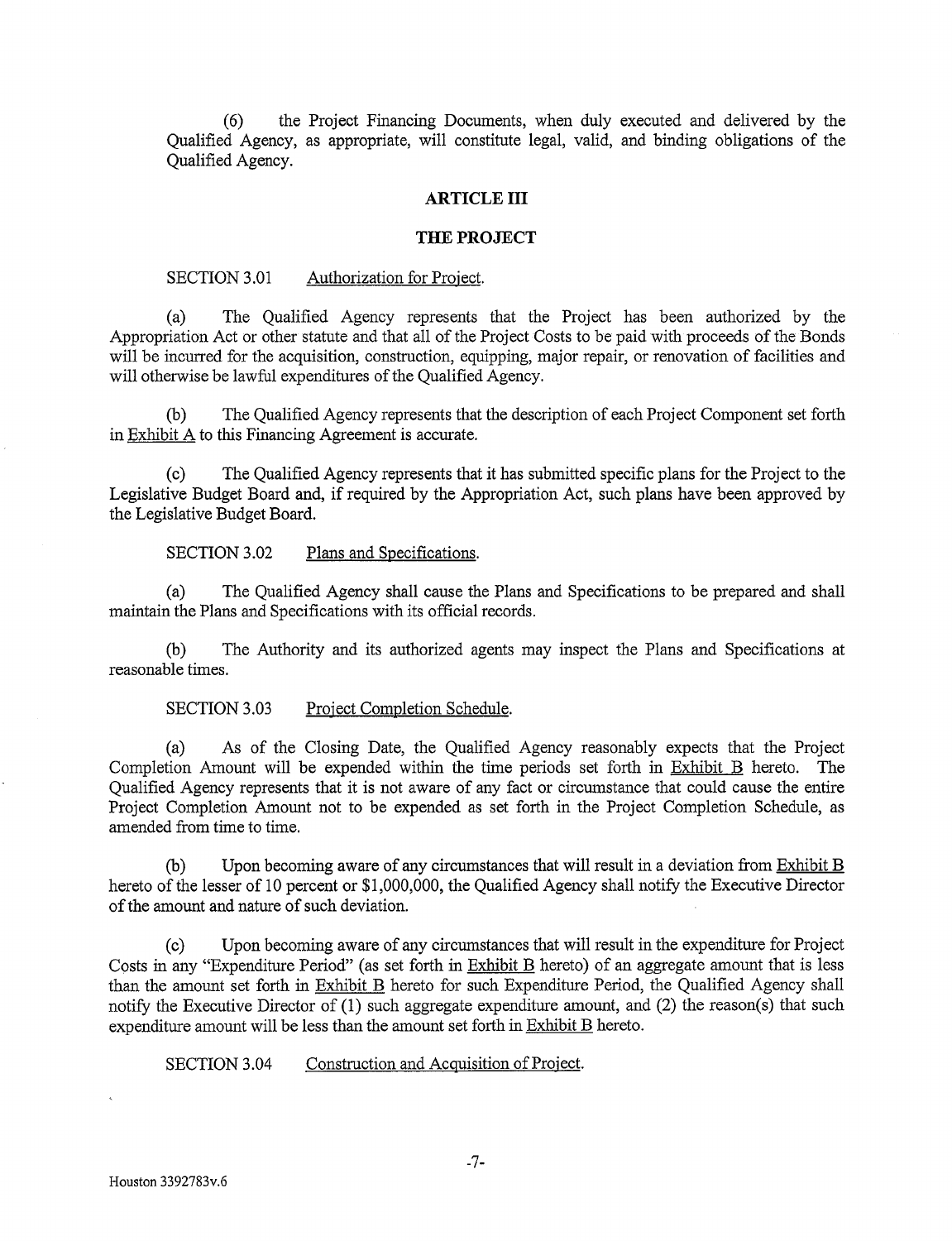(a) The Qualified Agency shall cause the acquisition, construction, equipping, repair, and/or renovation of the Project to be completed with due diligence substantially in accordance with the Plans and Specifications and in a good and workman-like manner.

(b) The Qualified Agency represents that at least 95 percent of the Project Completion Amount will be expended to pay Project Costs constituting expenditures for the acquisition, construction, reconstruction, or rehabilitation of the Project.

(c) The Qualified Agency may shift its use of proceeds among Project Components to the extent permitted by law so long as such shift of use does not constitute an Event of Taxability. The Authority may require the Qualified Agency to obtain an opinion of Bond Counsel regarding taxability.

SECTION 3.05 Licenses and Permits.

The Qualified Agency represents that it has obtained all necessary licenses, permits, and other governmental approvals necessary to complete the Project, except for those (if any) described in Exhibit C to this Financing Agreement.

SECTION 3.06 Disbursements from Project Fund.

(a) The Qualified Agency may cause disbursements to be made from the Project Fund in accordance with contracts for the Project and with this Financing Agreement and the Resolution.

(b) The Qualified Agency acknowledges that the Project Fund may be applied in accordance with the Resolution for purposes other than the payment of Project Costs.

(c) The Qualified Agency acknowledges and agrees that interest earned in funds contained in the Project Fund may be used to pay interest payments, if any, on the Bonds.

(d) To obtain a disbursement of funds from the Project Fund for the payment of Project Costs, the Qualified Agency shall submit to the Authority, not later than the Business Day immediately preceding the disbursement date, a properly completed Disbursement Certificate. Subject to Subsection (e) of this Section 3.06, upon determining that the submitted Disbursement Certificate has been properly completed, the Executive Director shall cause the Comptroller to transfer funds in the Project Fund to the appropriate fund(s) of the Qualified Agency in the amount(s) set forth in the Disbursement Certificate. The Qualified Agency shall apply the funds so transferred to the payment of Project Costs.

(e) Disbursements from the Project Fund for the payment of Project Costs shall not exceed, in the aggregate, the Project Completion Amount without the prior approval of the Executive Director (which approval shall be based on availability of funds and legal authorization).

(f) In the event that the Authority determines that the Qualified Agency has breached any material representation, warranty, or agreement in this Financing Agreement, the Authority, in its discretion, may suspend further disbursement of funds from the Project Fund if it is advised in writing by the Texas Attorney General that (1) such suspension is lawful, and (2) such breach constitutes a breach of this Financing Agreement and such suspension may commence not sooner than the 30th day after the date of delivery to an Authorized Agency Representative of notice of such suspension, and may continue until such breach is cured or is waived by the Executive Director. If such breach is not cured or waived within 90 days after the date such suspension commenced, the Authority may apply any remaining funds in the Project Fund allocated to the payment of Project Costs in the manner permitted by the Resolution and law.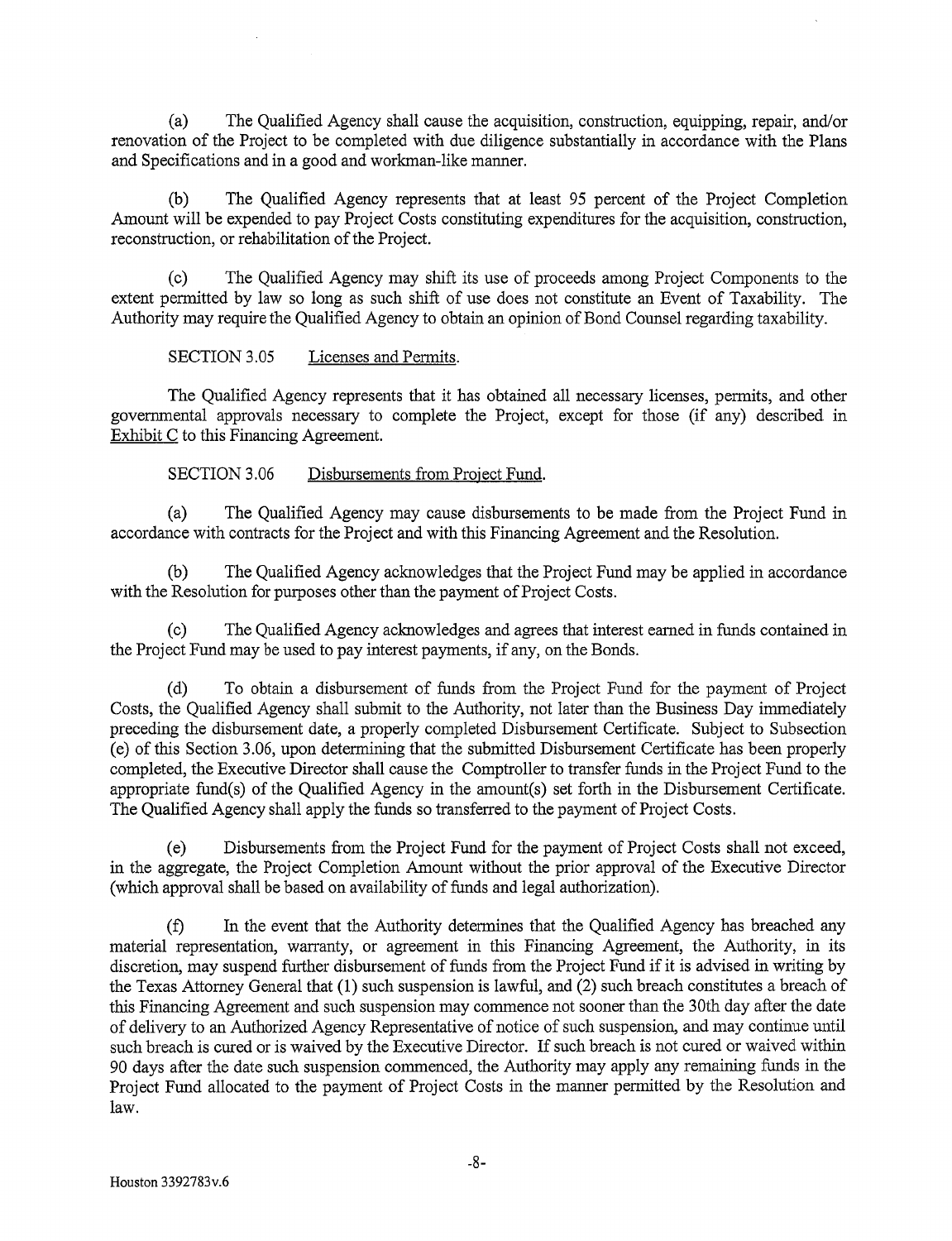(g) To the extent required by law, the Qualified Agency has submitted a master plan for construction of its facilities and shall periodically revise the master plan in accordance with such law.

# SECTION 3.07 Status Reports.

Not later than the 15th day of each month, through the month following the month in which the Project Completion Date occurs, the Qualified Agency shall prepare and deliver to the Executive Director a status report, containing the information set forth in Exhibit E to this Financing Agreement, covering the preceding calendar month. At other times (whether before or after the Project Completion Date), the Qualified Agency shall provide the Executive Director, upon request, with any information available to the Qualified Agency regarding the expenditure of funds disbursed to the Qualified Agency from the Project Fund or the condition or use of the Project.

SECTION 3.08 Inspection of Project.

The Authority and its authorized agents, at reasonable times before and after completion of the Project, may enter on and inspect the Project and examine any records of the Qualified Agency relating to the Project.

SECTION 3.09 Completion of Project.

Upon the completion of the Project (or when no further proceeds of the Bonds are to be expended for Project Costs), the Qualified Agency shall deliver to the Executive Director a properly completed Project Completion Certificate.

SECTION 3.10 Use of Project.

(a) The Qualified Agency may use the Project for any lawful purpose so long as such use does not constitute an Event of Taxability.

(b) The Qualified Agency shall not lease any part of the Project to, or permit any part of the Project to be operated or otherwise used by, an entity other than an agency or political subdivision of the State without the prior approval of the Executive Director. The Authority shall direct the Executive Director to approve any proposed arrangement for use of the Project (or a part thereof) by a nongovernmental entity upon obtaining an opinion of Bond Counsel to the effect that such arrangement will not constitute an Event of Taxability. Any agreement or understanding that allows any other agency or political subdivision of the State to use all or any portion of the Project shall limit such use in a manner sufficient to prevent an Event of Taxability.

SECTION 3.11 Authority Not Responsible for Project.

(a) The Authority has no responsibility for the acquisition, construction, equipping, repair, or renovation of the Project or for the operation or maintenance of the Project.

(b) If the amounts in Project Fund are insufficient for the payment of all of the Project Costs, the Authority is not responsible for the payment of any Project Costs that cannot be paid from the Project Fund.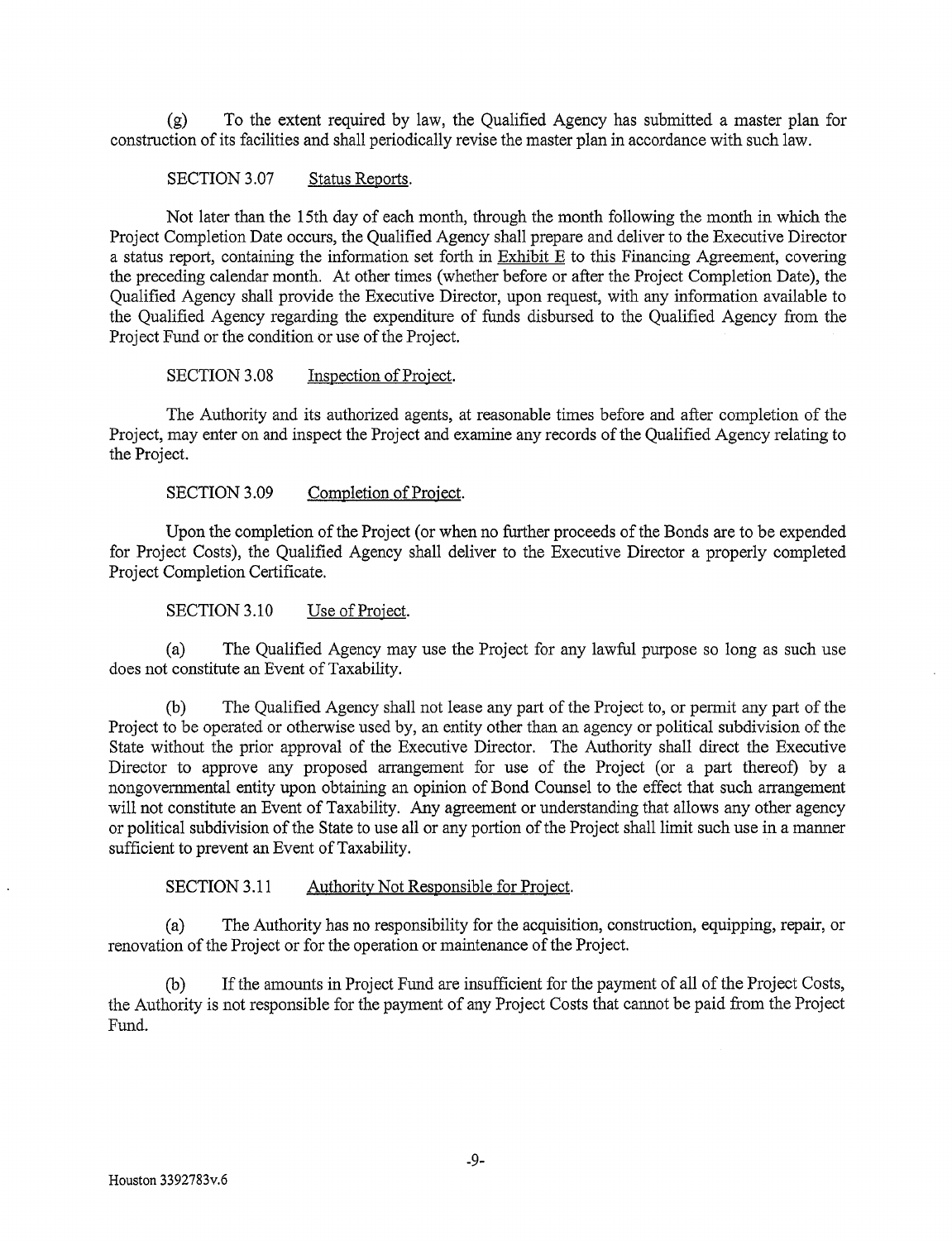#### SECTION 3.12 Necessity for Project.

The Qualified Agency represents to the Authority that, as of the Closing Date:

(a) the provision of the Project in accordance with the Project Completion Schedule is necessary in order for the Qualified Agency to effectively carry out its lawful duties and functions; and

(b) for any construction Project, the Qualified Agency expects that it will use the Project for the purposes for which it is designed for the entire useful economic life of the Project as long as any of the Bonds are outstanding.

#### **ARTICLE IV**

#### **THE BONDS**

#### SECTION 4.01 Issuance of the Bonds.

The Authority shall use its best efforts to issue and sell the Bonds in an amount that is sufficient for the Project Completion Amount to be made available in the Project Fund for the payment of the Project Costs.

## SECTION 4.02 Cooperation by Qualified Agency.

The Qualified Agency shall take the action(s), enter into the agreement(s), provide the certification(s) contemplated by this Financing Agreement, and otherwise cooperate with the Authority and its agents, to effect the lawful issuance and administration of the Bonds under this Financing Agreement.

#### SECTION 4.03 Maintaining Tax-Exempt Status of the Bonds.

The Qualified Agency will not take, or omit to take, any action that will adversely affect the exclusion from gross income for federal income tax purposes of interest paid on the Bonds, and, in the event of such action or omission, it will use all reasonable efforts to cure the effect of such action or omission. With the intent not to limit the generality of the foregoing, the Qualified Agency covenants and agrees that it will comply with the covenants set forth below prior to the final maturity of the Bonds, unless it has received a written opinion of nationally recognized bond counsel to the effect that failure to comply with such covenant will not adversely affect the excludability of interest on any Bond from the gross income for federal income tax purposes.

(a) No Private Payments. No portion of the payment of the debt service on the Bonds will be directly or indirectly derived from payments (whether or not to the Qualified Agency or any related party) in respect of property, or borrowed money, used or to be used for a private business use. Furthermore, no portion of the payment of the debt service on the Bonds will be directly or indirectly secured by any interest in property used or to be used for a private business use or payments in respect of property used or to be used for a private business use. The Qualified Agency will not impose or accept, directly or indirectly, any charge or other payment with respect to any Proceeds used in any trade or business of a nongovernmental person. For purposes of determining use of Proceeds, the Qualified Agency will apply the rules set forth in Section 4.03(b) below.

(b) No Private Use. The Qualified Agency will not use or permit any of the Proceeds of the Bonds to be used, directly or indirectly, in any trade or business of a nongovernmental person.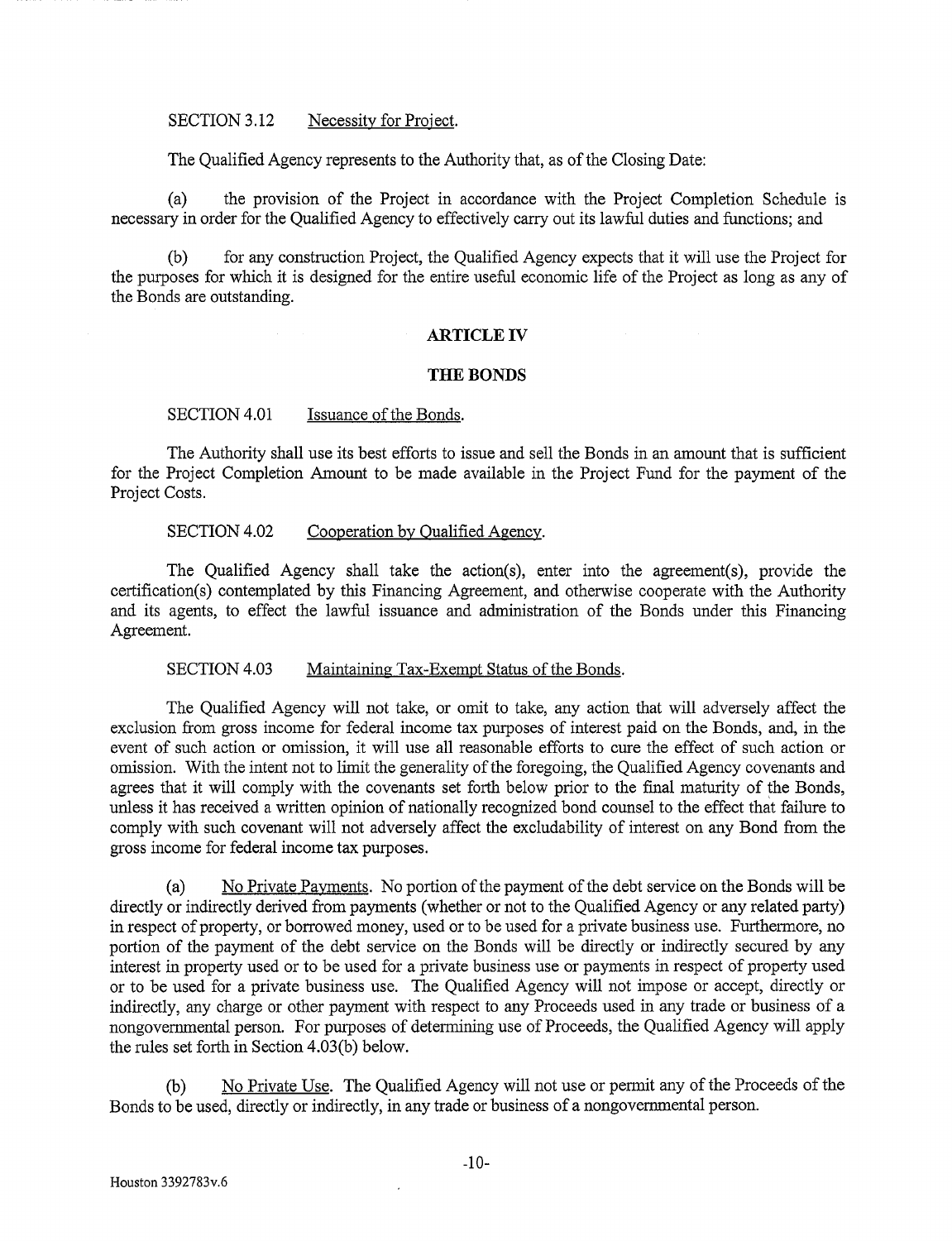(i) For purposes of determining use, the Qualified Agency will apply rules set forth in applicable Regulations and Revenue Procedures promulgated by the Internal Revenue Service, including, among others, the following rules: (A) Any activity carried on by a person other than a natural person or a state or local governmental unit will be treated as a trade or business of a nongovernmental person; (B) the use of all or any portion of the Project is treated as the direct use of proceeds; (C) a nongovernmental person will be treated as a private business user of Proceeds of the Bonds as a result of ownership, actual or beneficial use of the Proceeds pursuant to a lease, or a management or incentive payment contract, or certain other arrangements such as a take-orpay or other output-type contract; and (D) use in a trade or business exists if a nongovernmental person has any special legal entitlement to use directly or indirectly all or any portion of the Project.

(ii) In the case of any portion of the Project that is not available for use by the general public, the Qualified Agency will not permit any special economic benefit to be provided to any nongovernmental person. In determining whether there is a special economic benefit the following factors will be taken into account: (A) whether the portion of the Project in question is functionally related or physically proximate to property used in the trade or business of a nongovernmental person; (B) whether only a small number of nongovernmental persons receive the special economic benefit; and (C) whether the cost of the portion of the Project in question is treated as depreciable for federal income tax purposes by any nongovernmental person.

(iii) For purposes of this section, a management contract is a management, service, or incentive payment contract between a governmental person and a service provider under which the service provider provides services involving all, a portion of, or any function of, the Project. The following arrangements generally are not treated as management contracts that give rise to private business use: (A) contracts for services that are solely incidental to the primary governmental function or functions of all or a portion of the Project in question (for example, contracts for janitorial, office equipment repair, hospital billing, or similar services);  $(\overline{B})$  a contract to provide for the operation of a facility or system of facilities that consists predominantly of public utility property, if the only compensation is the reimbursement of actual and direct expenses of the service provider and reasonable administrative overhead expenses of the service provider; (C) a contract to provide for services, if the only compensation is the reimbursement of the service provider for actual and direct expenses paid by the service provider to unrelated parties.

(c) Loans of Sale Proceeds. No portion of the Proceeds of the Bonds will be directly or indirectly used to make or finance a loan to any person other than a state or local governmental unit. For purposes of the foregoing covenant, Proceeds are considered to be "loaned" to a person or entity if (1) all or any portion of the Project is sold or leased to such person or entity in a transaction which creates a debt for federal income tax purposes, (2) capacity in or service from all or any portion of the Project is committed to such person or entity under a take-or-pay, output, or similar contract or arrangement, or (3) indirect benefits, or burdens and benefits of ownership, of such Proceeds or all or any portion of the Project are otherwise transfered in a transaction which is the economic equivalent of a loan.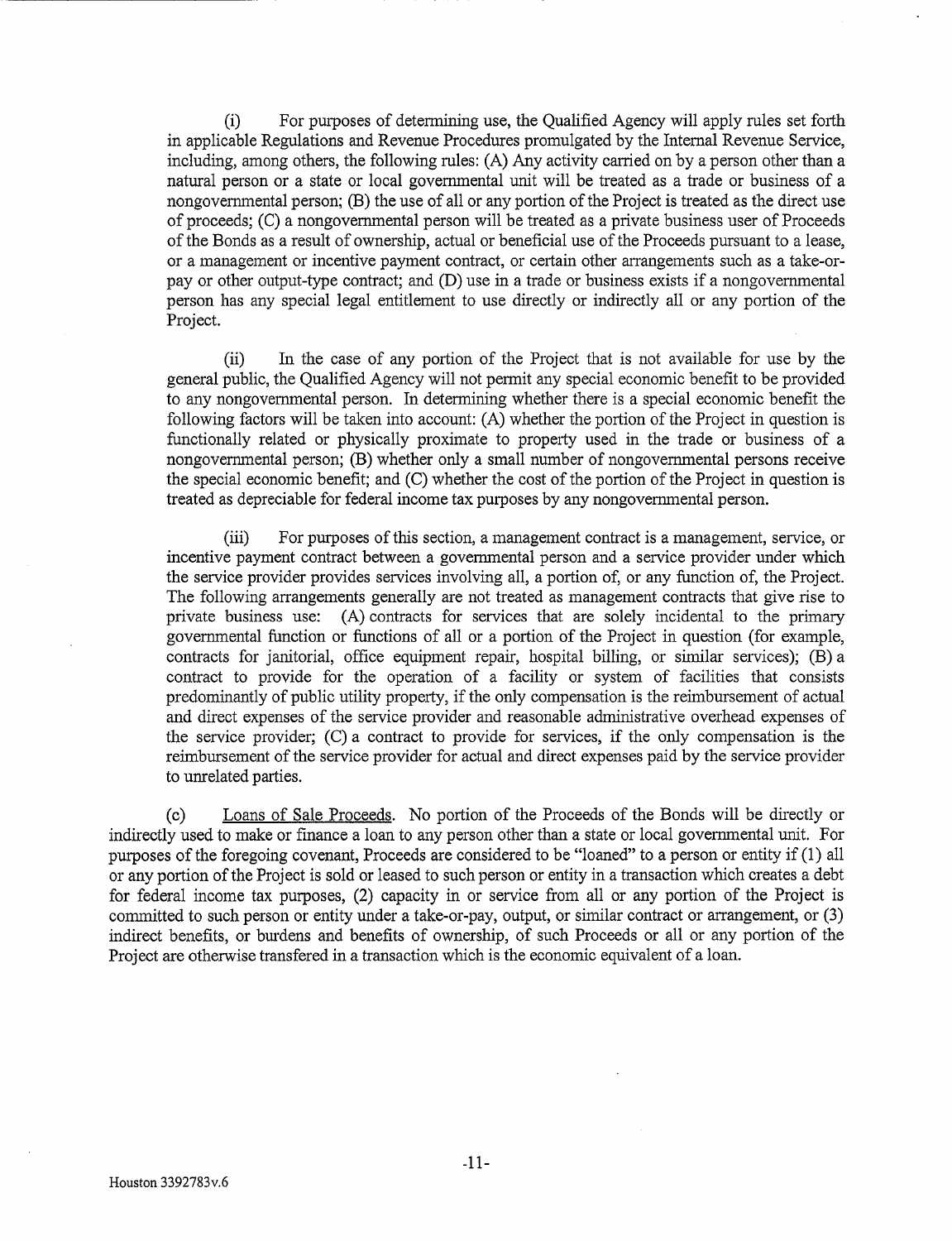# SECTION 4.04 Arbitrage Rebate.

(a) The Qualified Agency shall timely take such lawful action as requested by the Executive Director to avoid or mitigate the obligation to make payments to the United States government under section 148(f) of the Code, unless an Authorized Agency Representative certifies to the Authority that the requested action is not practicable.

(b) If the Qualified Agency fails to cause Bond Proceeds to be expended within the time periods set forth in the Project Completion Schedule, the Executive Director may inquire as to the nature of such failure and the extent to which it is expected to continue.

(c) The Qualified Agency reasonably expects to use at least seventy-five percent (75%) of the "available construction proceeds" of the Bonds for "construction expenditures," as such terms are defined in Treasury Regulation 1.148-7(f). The Qualified Agency shall use its best efforts to expend all funds necessary to complete its Project within the two-year expenditure period set forth in section 148(f)(4)(C) of the Code as follows: (i) 10 percent of the funds within the 6-month period beginning on the date the Bonds are issued; (ii) 45 percent of the funds within the 1-year period beginning on such date; (iii) 75 percent of such funds within the 18-month period beginning of such date; and (iv) 100 percent of such funds within the 2-year period beginning on such date. If a portion of the Project Completion Amount will remain unexpended as of the close of the two-year period beginning with the Closing Date (or such other period as specified by the Executive Director), the Qualified Agency, not later than the close of such period, shall notify the Executive Director of the amount of such unexpended funds and the purpose( s) for which such funds are being retained in the Project Fund after such period.

SECTION 4.05 Disclosure Documents.

(a) The Qualified Agency shall provide the Authority, promptly upon request, with available information relating to the Qualified Agency or the Project that the Executive Director determines appropriate for inclusion in the Disclosure Documents. The Qualified Agency authorizes the Authority to include any such information in the Disclosure Documents.

(b) The Qualified Agency shall provide the Authority with certification of an Authorized Agency Representative to the effect that the information contained in the Disclosure Documents provided by the Qualified Agency is accurate and does not omit any information necessary to make the information provided not misleading.

(c) The Qualified Agency authorizes the Authority and any offeree or purchaser of the Bonds to rely on the information and certifications provided by the Qualified Agency under this section. The Bonds will not be issued unless the information and certifications requested under this section have been provided by the Qualified Agency.

# **ARTICLEV**

#### **PARTICULAR AGREEMENTS**

# SECTION 5.01 Recordkeeping.

The Executive Director shall retain, as official records of the Authority, all Disbursement Certificates, the Project Completion Certificate, all Project Substitution Certificates, if any, and all Project status reports submitted by the Qualified Agency pursuant to this Financing Agreement.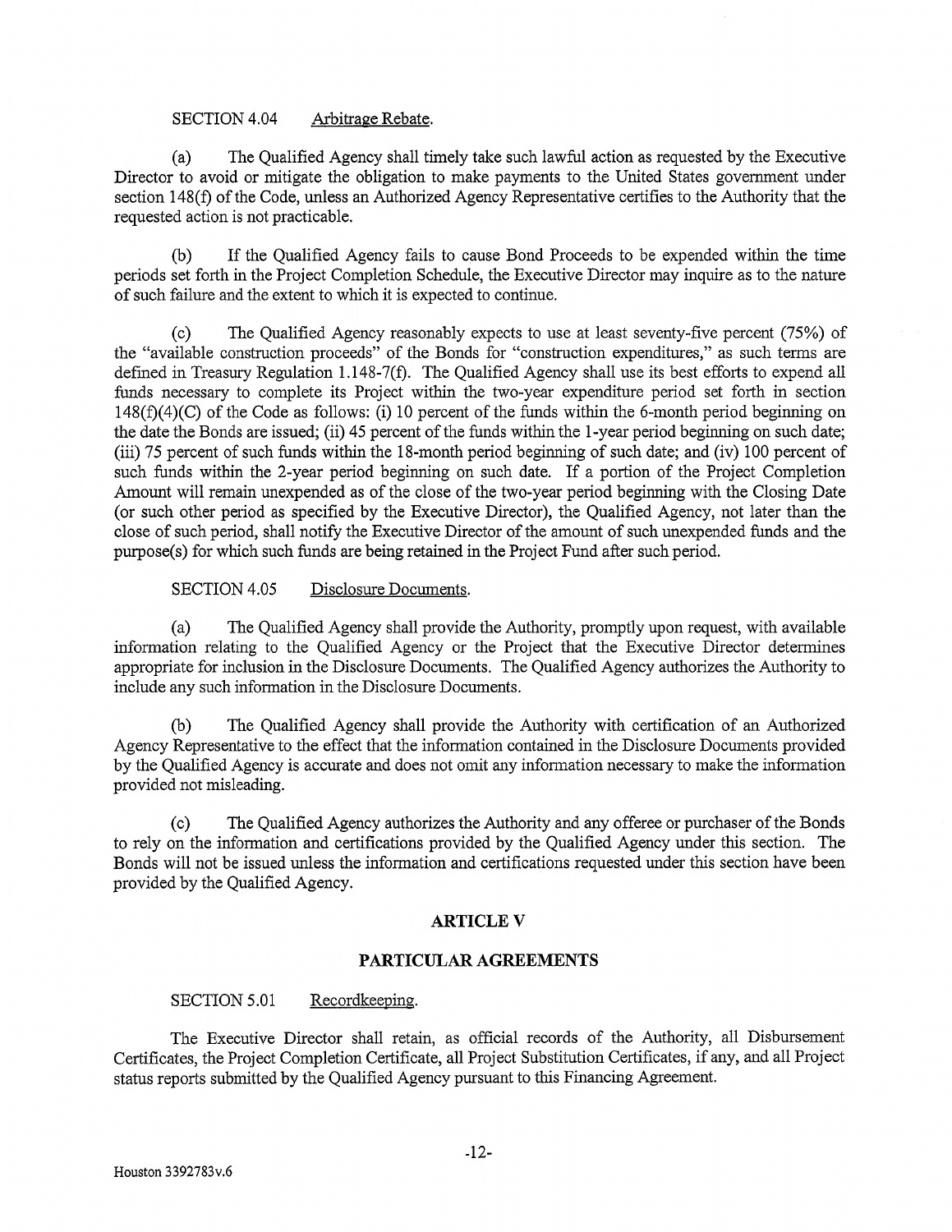# SECTION 5.02 Indemnification of Qualified Agency.

The Qualified Agency represents that, subject to applicable law, it intends that each Facility Contract providing for payment of goods or services exceeding \$25,000 will require indemnification of the Qualified Agency. The Qualified Agency will be provided with insurance, a surety bond, or other form of financial assurance, from a financially sound provider that assures performance under such Facility Contract with respect to such indemnification, unless the Qualified Agency determines that such financial assurance is not necessary or is required in a reduced amount.

# SECTION 5.03 Availability of Other Funding.

As of the Closing Date, the Qualified Agency represents that no funds (other than funds derived from Bond proceeds) have been appropriated to the Qualified Agency for the biennium in which the Bonds are issued for application to the payment of Project Costs that are to be paid with the proceeds of the Bonds. It is understood and agreed, however, that the Qualified Agency may apply funds other than Bond proceeds for payment of Project Costs in compliance with applicable law.

SECTION 5.04 Real Property.

The Qualified Agency represents that, subject to applicable law, it does not intend to acquire real property at a purchase price in excess of \$25,000 unless:

(1) such property is suitable for the Qualified Agency's intended use and has no defect or condition (including, without limitation, pollution or hazardous waste defects) that would jeopardize such use; or

(2) the Qualified Agency determines that, notwithstanding such nonsuitability, defect, or condition (as applicable), such acquisition is appropriate.

SECTION 5.05 Title Insurance.

The Qualified Agency represents that, subject to applicable law, it does not intend to acquire any real property at a purchase price in excess of \$25,000 unless:

(1) the Qualified Agency' title to such property is insured by title insurance in an amount not less than the purchase price paid by the Qualified Agency, subject to standard printed exceptions, with only those changes thereto normally required by a prudent purchaser; or

(2) the Qualified Agency determines that the acquisition of such real property without such title insurance is appropriate.

SECTION 5.06 Project Design.

The Qualified Agency represents that the Project has been (or will be) designed to satisfy all of the purposes that the Qualified Agency intends the Project to serve, and that the Qualified Agency has used (or will use) all reasonable efforts to design the Project so that the Project will be provided, and can be operated, at such reasonable cost as is consistent with applicable legal requirements and the sound business judgment of the Qualified Agency.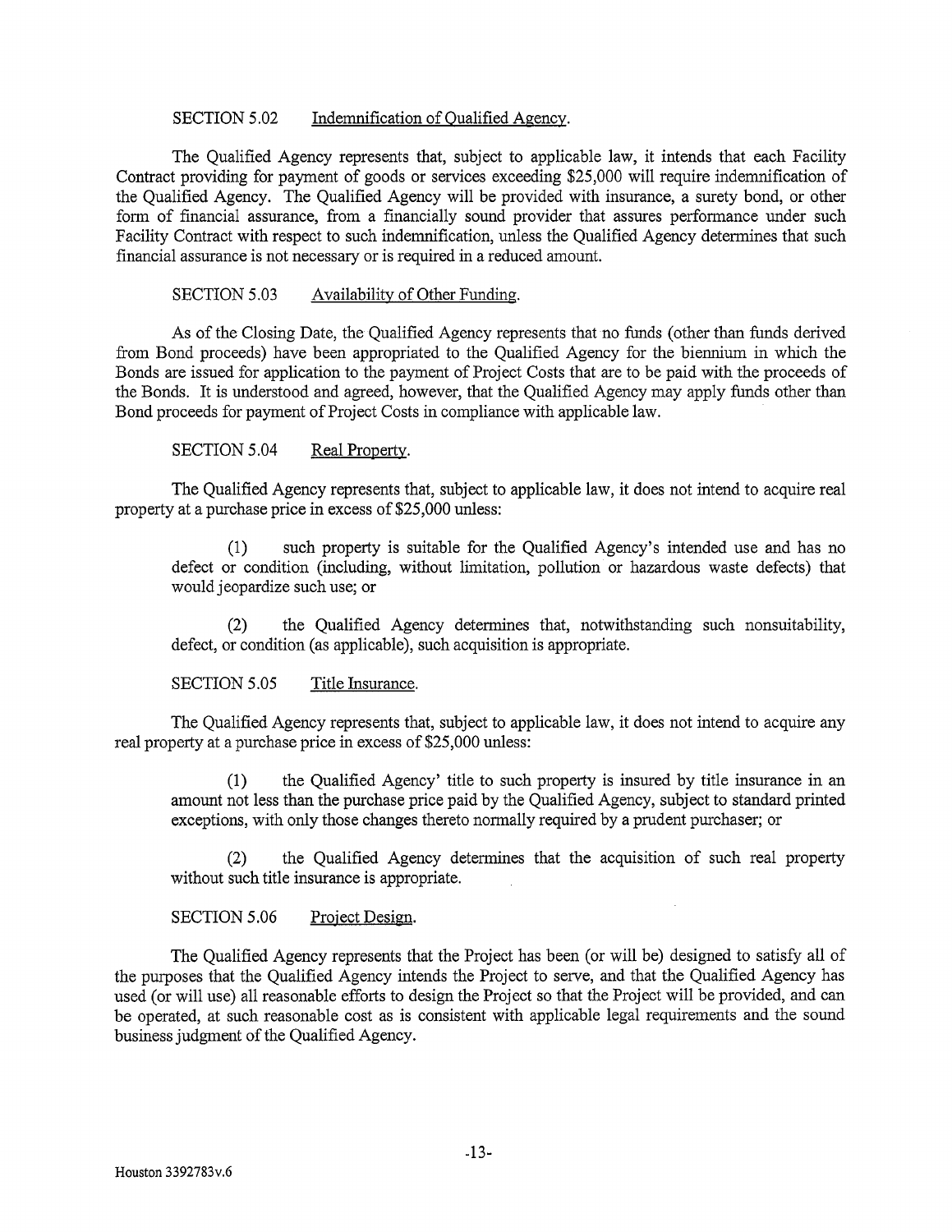#### **ARTICLE VI**

#### **MISCELLANEOUS PROVISIONS**

#### SECTION 6.01 Term of Agreement.

This Financing Agreement shall take effect upon its delivery by the parties hereto and shall remain in effect until the Bonds have been fully paid or until no more periodic status reports are required from the Qualified Agency under this Financing Agreement, whichever is the later to occur.

## SECTION 6.02 Amendment.

The Authority and the Qualified Agency, by mutual agreement, may amend this Financing Agreement if, before the amendment takes effect:

(1) the Qualified Agency obtains an opinion of its legal counsel to the effect that such amendment is permitted under the Agency Act and other law governing the Qualified Agency; and

(2) either of the following requirements is satisfied:

(A) the Authority obtains an opinion of Bond Counsel to the effect that such amendment will not constitute an Event of Taxability, violate the Authorizing Law or the Resolution, or adversely affect the rights of the Bond Owners thereunder, or

(B) the Bond Owners of at least a majority in aggregate principal amount of the outstanding Bonds affected by such amendment consent thereto.

#### SECTION 6.03 Notices and Other Communications.

(a) Notices, certificates, approvals, and other communications under this Financing Agreement shall be in writing and delivered by United States mail, postage paid, by telex, telegram, or other electronic transmission, or by express or personal delivery, addressed as follows:

(1) if to the Qualified Agency:

Texas Department of Criminal Justice P.O. Box 4004 Huntsville, Texas 77342-4004 Attention: Director, Legal Affairs

(2) if to the Authority:

Texas Public Finance Authority 300 West 15th Street, Suite 411 Austin, Texas 78701 Attention: Executive Director

(3) if to the Comptroller: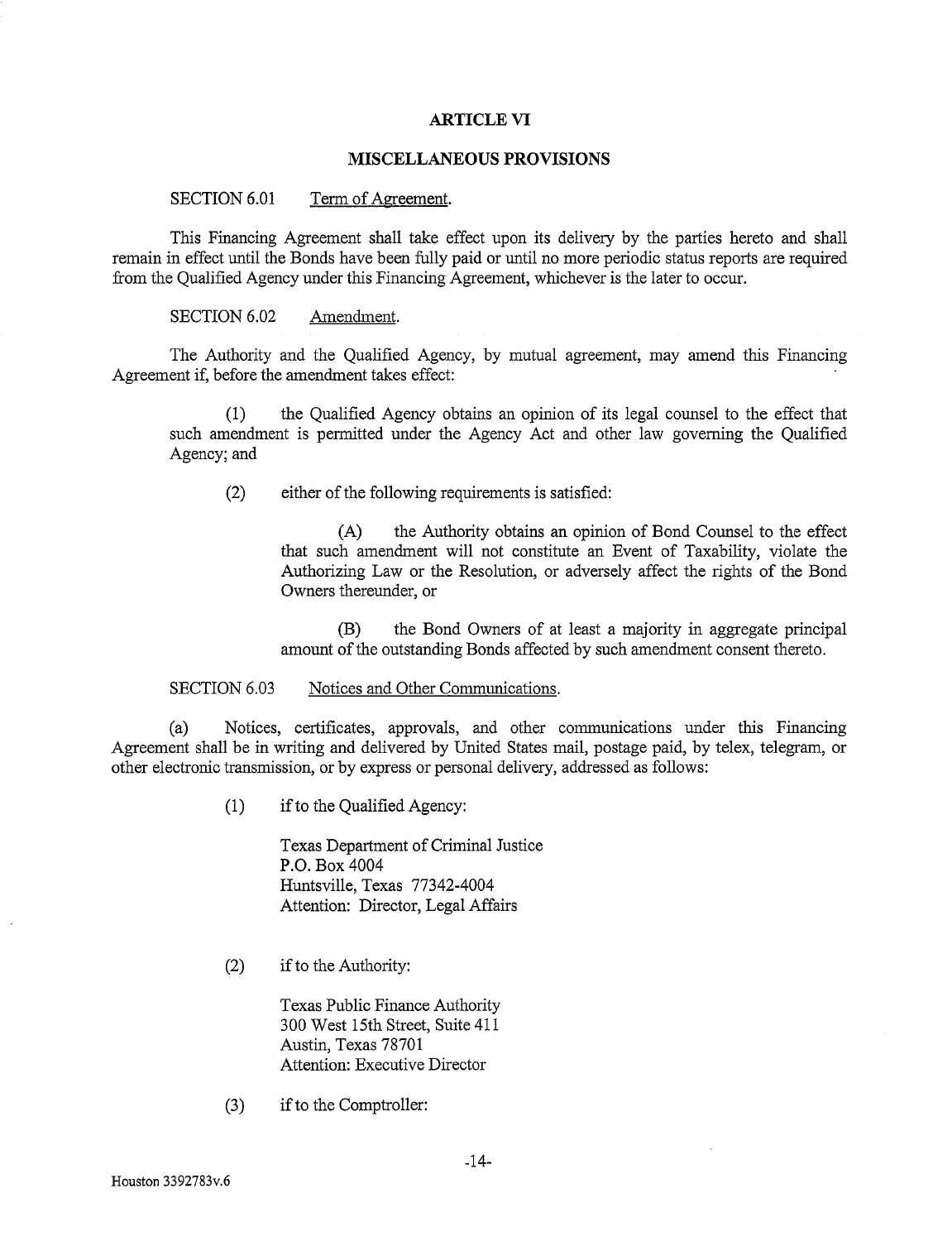Comptroller of Public Accounts of the State of Texas  $208$  East  $10^{th}$  Street Austin, Texas 78701 Attention: Chief Investment Officer

(b) Any such party may designate any additional or different address to which communications under this Financing Agreement shall be delivered by giving at least five days' advance notice thereof to the affected party.

(c) Any communication delivered by mail in compliance with this section is deemed to have been delivered as of the date of deposit in the mail.

(d) A provision of this Financing Agreement that provides for a different method of giving notice or otherwise conflicts with this section supersedes this section to the extent of the conflict.

SECTION 6.04 Exclusive Benefit.

This Financing Agreement shall inure to the exclusive benefit of and be binding on the Authority, the Qualified Agency, and their respective successors.

SECTION 6.05 Severability.

If any part of this Financing Agreement is ruled unenforceable by a court of competent jurisdiction, this Financing Agreement shall remain operable to the fullest extent possible under the application of such ruling.

SECTION 6.06 Conflict with Memorandum.

In the event of a conflict between this Financing Agreement and the Memorandum, this Financing Agreement shall supersede the Memorandum to the extent of the conflict.

SECTION 6.07 Counterparts.

This Financing Agreement may be executed in multiple counterparts, each of which shall be an original and all of which shall constitute one and the same document.

SECTION 6.08 Governing Law.

This Financing Agreement shall be governed by and construed in accordance with the laws of the State.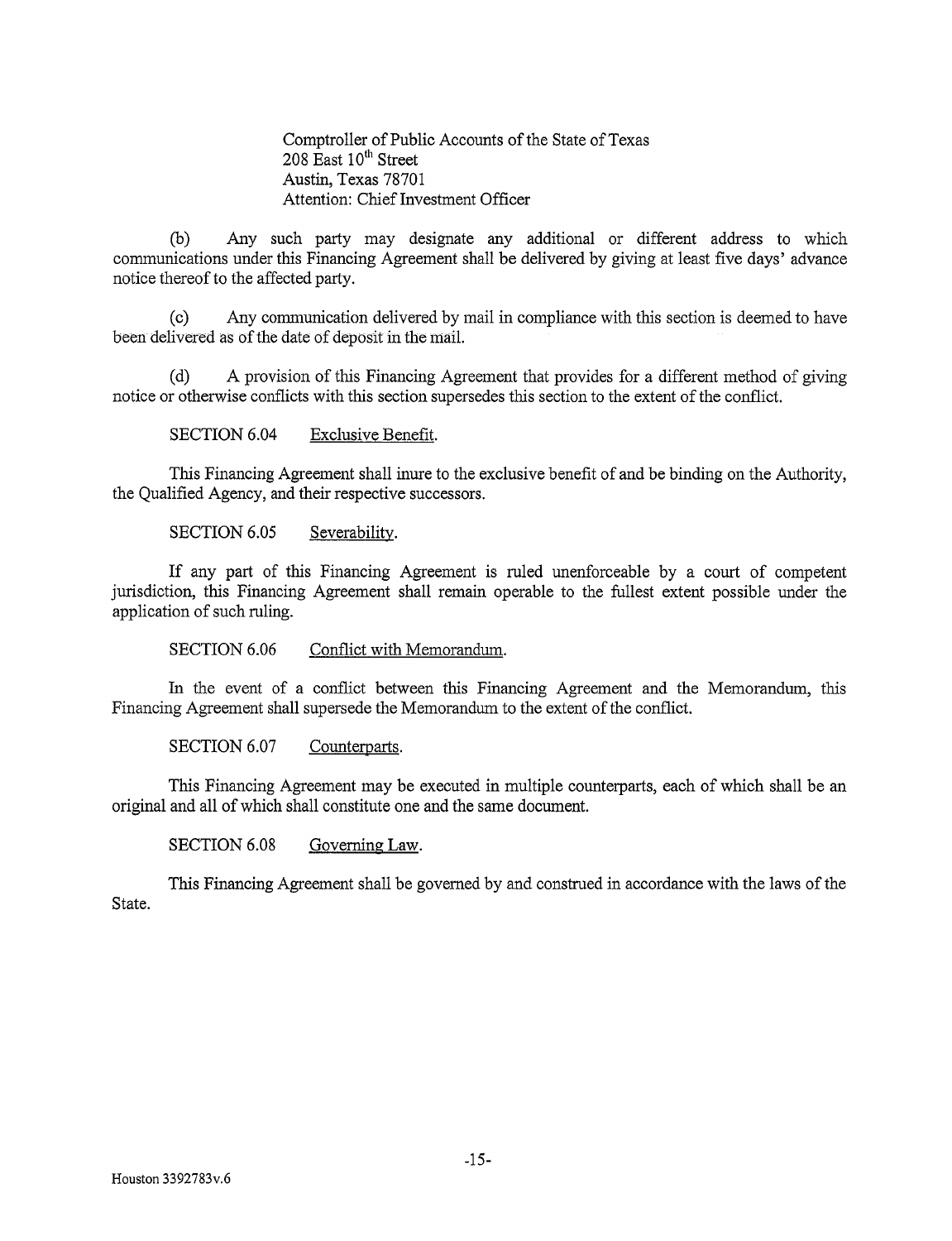IN WITNESS WHEREOF, the parties have caused this Financing Agreement to be executed by their respective duly authorized officers as of the date first above written.

# TEXAS PUBLIC FINANCE AUTHORITY

4K Edward  $By:$ 

Executive Director

## TEXAS DEPARTMENT OF CRIMINAL JUSTICE

 $Bv:$ Name: Charles Marsh Title: Chief Financial Officer

## EXECUTION PAGE FOR FINANCING AGREEMENT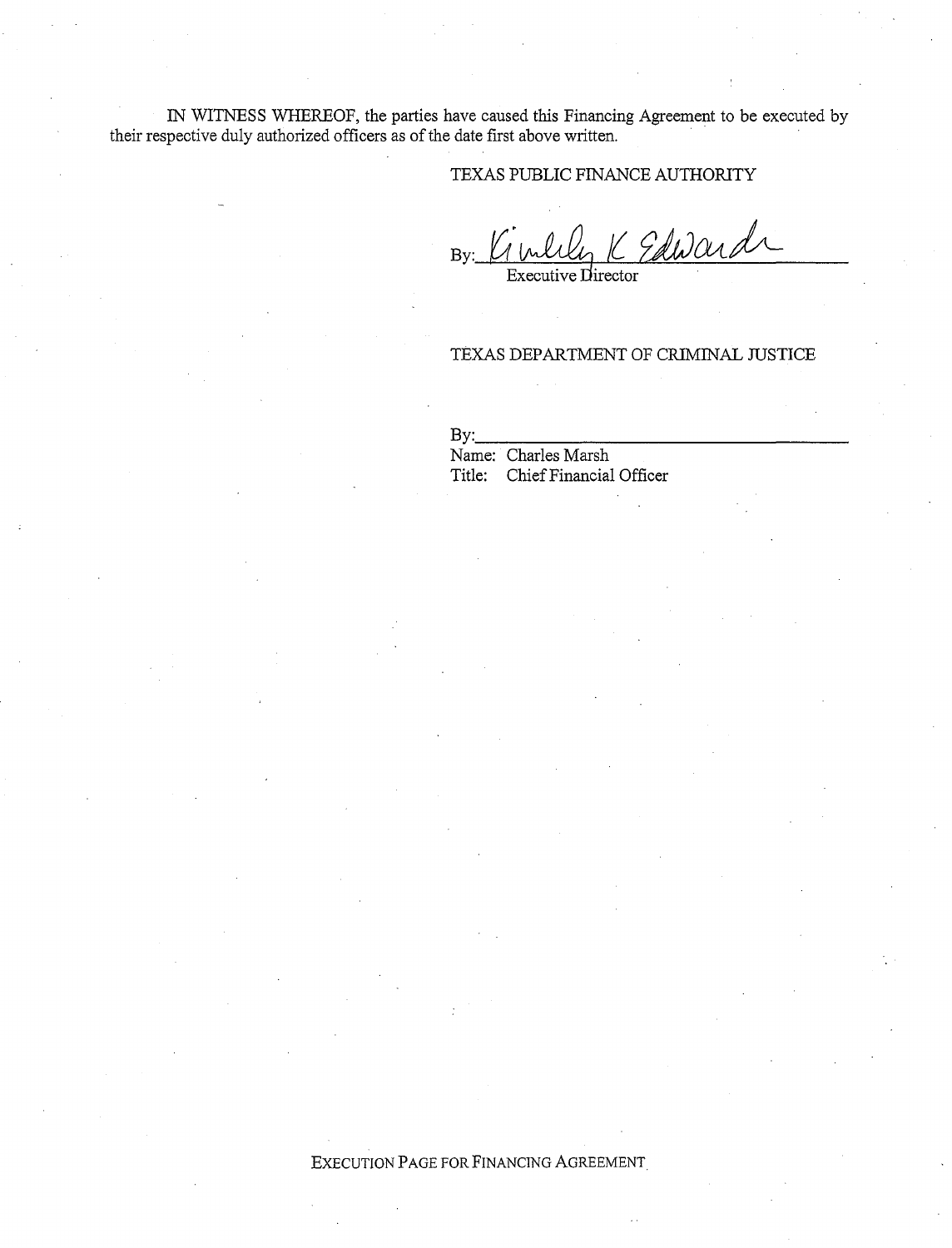IN WITNESS WHEREOF, the parties have caused this Financing Agreement to be executed by their respective duly authorized officers as of the date first above written.

# TEXAS PUBLIC FINANCE AUTHORITY

 $Bv:$ 

Executive Director

# TEXAS DEPARTMENT OF CRIMINAL JUSTICE

By: Charles of mast

Name: Charles Marsh Title: Chief Financial Officer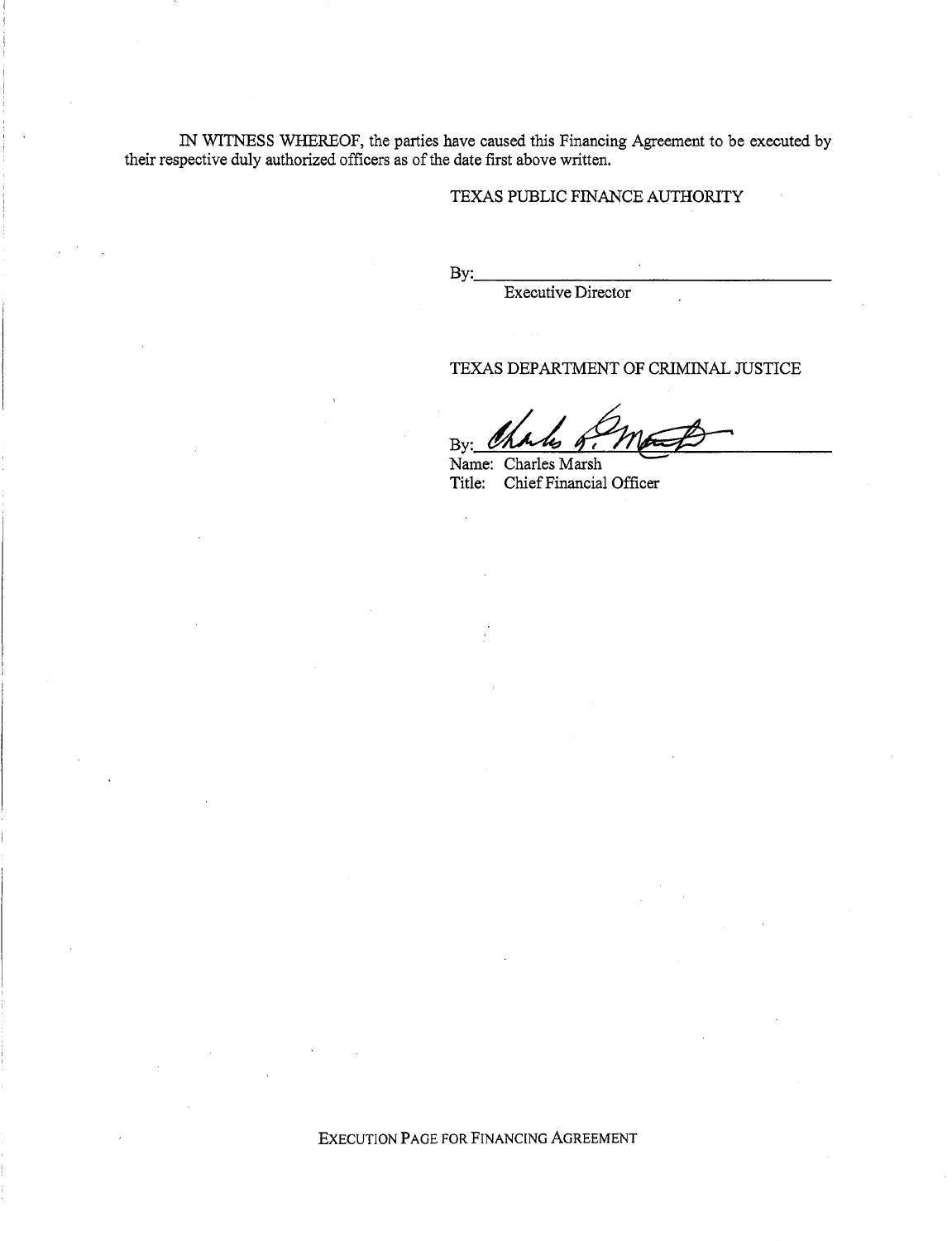# EXHIBIT A TO THE FINANCING AGREEMENT

 $\sim 10^7$ 

# DESCRIPTION OF THE PROJECT

| PROJECT COMPONENTS                        | <b>ESTIMATED COST</b>   | <u>ESTIMATED USEFUL LIFE</u> |
|-------------------------------------------|-------------------------|------------------------------|
| Repairs to Galveston Hospital<br>Facility | \$10,400,000            | 20 years                     |
| Boiler Upgrades                           | 1,300,000               | 25 years                     |
| <b>Facility Repairs</b>                   | 4,700,000               | 20 years                     |
| Roofing                                   | 27,400,000              | 20 years                     |
| Safety                                    | 2,000,000               | 20 years                     |
| Security                                  | 2,600,000               | 25 years                     |
| Ventilation                               | 1,300,000               | 15 years                     |
| Water/Wastewater                          | 700,000                 | 20 years                     |
| Total                                     | \$50,400,000<br>$\cdot$ |                              |

 $\frac{1}{2} \sum_{i=1}^{n} \frac{1}{2} \sum_{j=1}^{n} \frac{1}{2} \sum_{j=1}^{n} \frac{1}{2} \sum_{j=1}^{n} \frac{1}{2} \sum_{j=1}^{n} \frac{1}{2} \sum_{j=1}^{n} \frac{1}{2} \sum_{j=1}^{n} \frac{1}{2} \sum_{j=1}^{n} \frac{1}{2} \sum_{j=1}^{n} \frac{1}{2} \sum_{j=1}^{n} \frac{1}{2} \sum_{j=1}^{n} \frac{1}{2} \sum_{j=1}^{n} \frac{1}{2} \sum_{j=1}^{n$ 

 $\sim 10^{-11}$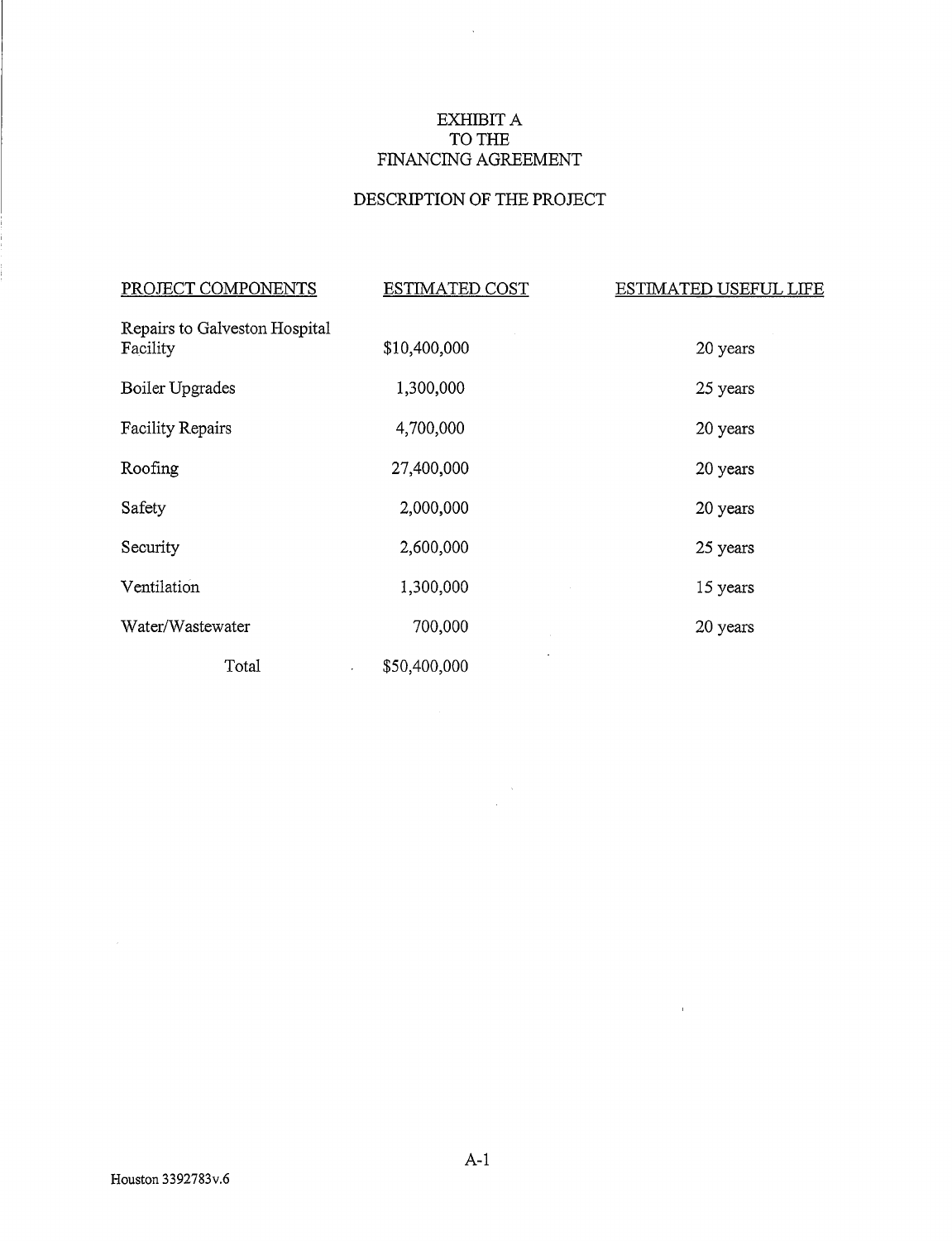# EXHIBIT **B** TO THE FINANCING AGREEMENT

# PROJECT COMPLETION SCHEDULE

 $\mathcal{A}^{\pm}$ 

 $\mathcal{L}$ 

## EXPENDITURE PERIOD

# PROJECTED PROJECT EXPENDITURES EACH PERIOD\*

January- June 2008 July - December 2008 January - June 2009 July - August 2009

\$ 25,560,000 \$19,640,000 \$ 3,900,000 \$ 1,300,000

Total

\$50,400,000

\*Does not include estimated Fringe Benefits which will be paid from Proceeds.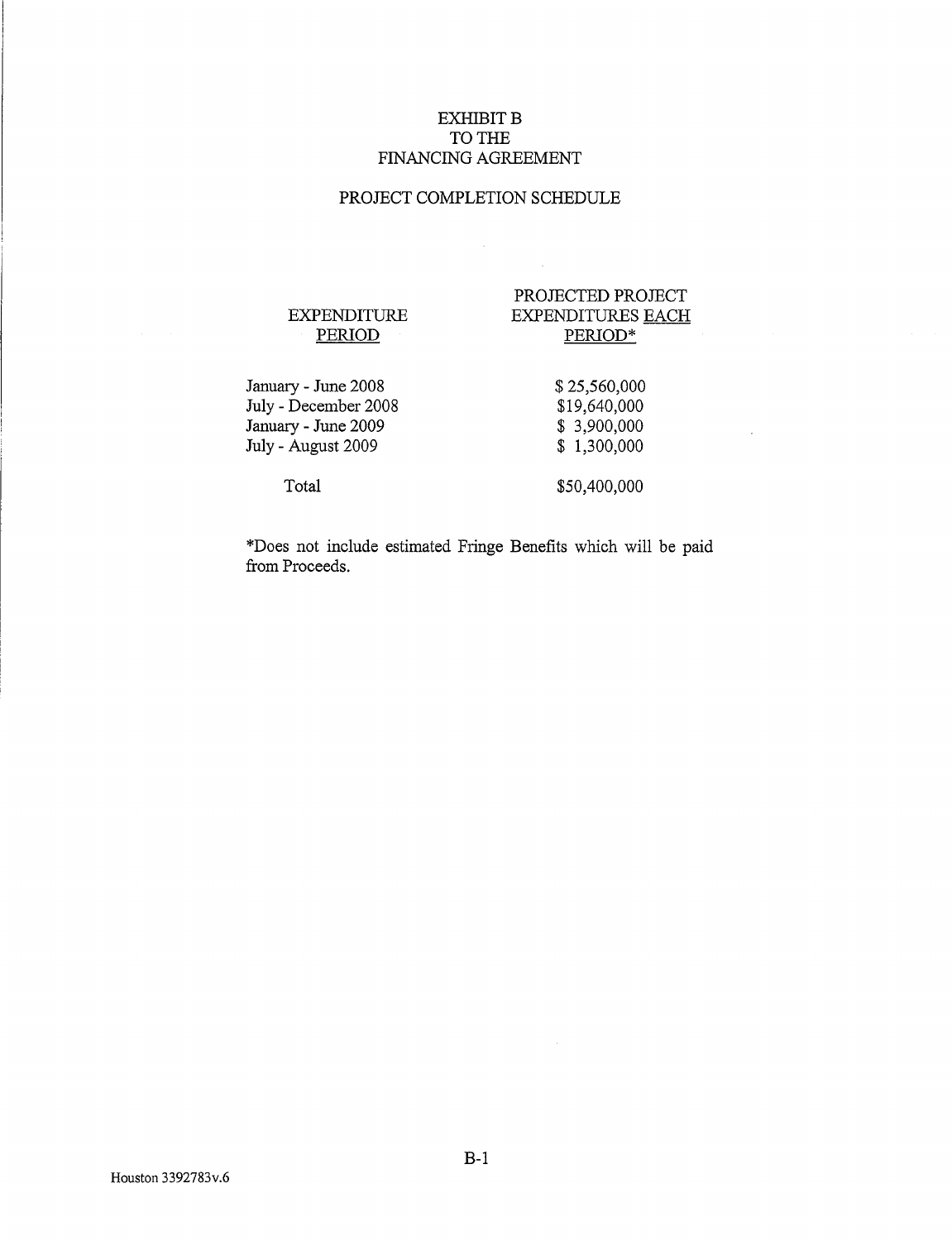# EXHIBIT C TO THE FINANCING AGREEMENT

# GOVERNMENTAL PROJECT APPROVALS

As of the Closing Date, the following licenses, permits, and other governmental approvals necessary to complete the Project have not been obtained (Describe each such approval (e.g., utility easement), stating for each (1) the identity of the Project facility (or facilities) for which such approval is required, (2) the primary requirements necessary to obtain such approval, and (3) the date that such approval is expected to be obtained):

**[None]** 

 $\mathcal{L}$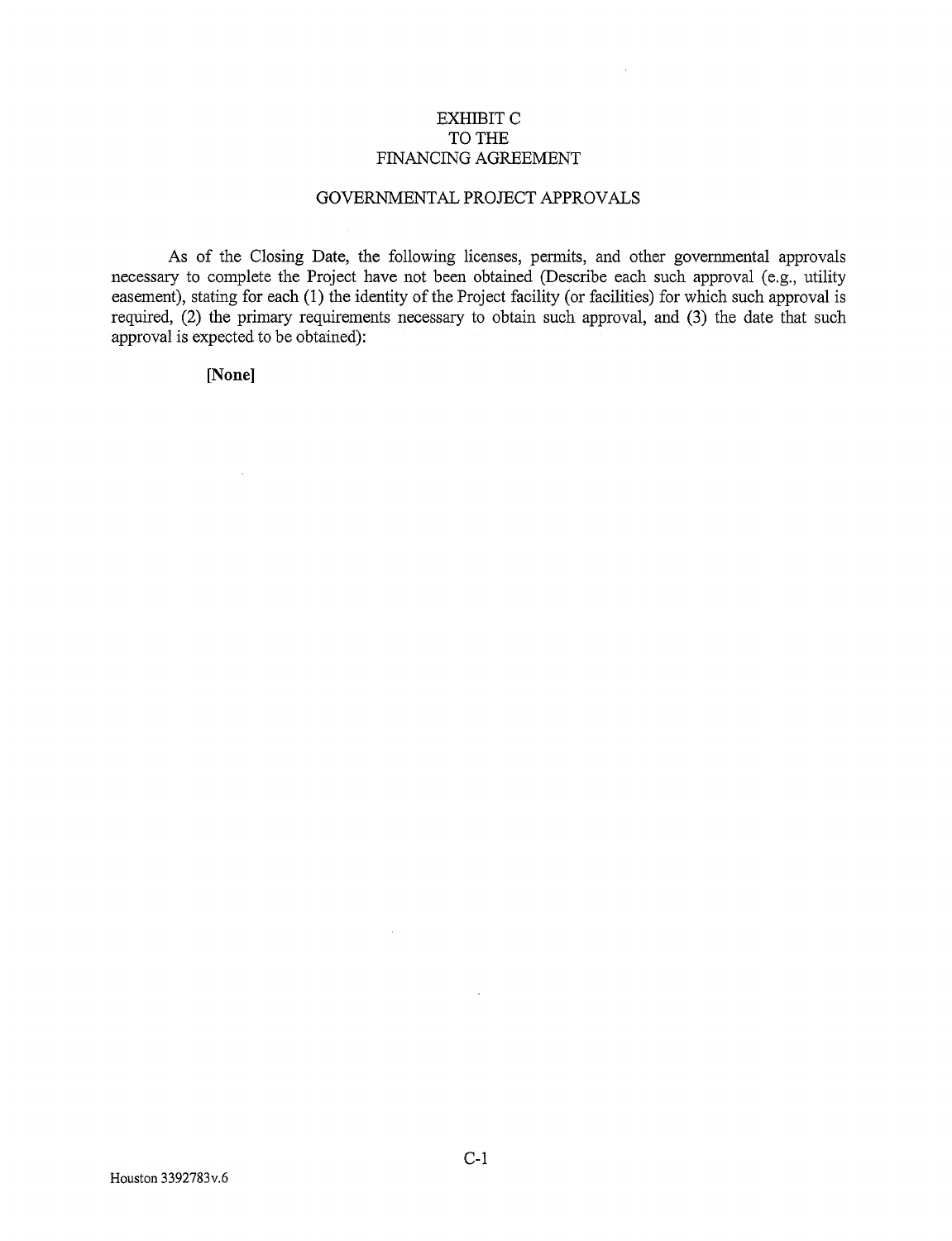# EXHIBIT D TO THE FINANCING AGREEMENT

## FORM OF DISBURSEMENT CERTIFICATE

## DISBURSEMENT CERTIFICATE

The undersigned hereby certifies, on behalf of the TEXAS DEPARTMENT OF CRIMINAL JUSTICE (the "Qualified Agency"), as follows:

(a) The capitalized terms in this Certificate that are not herein defmed shall have the meanings defmed in the Financing Agreement, dated as of December 1, 2007, between the Qualified Agency and the Texas Public Finance Authority.

(b) The Qualified Agency (Texas Department of Criminal Justice Agency No. [.\_J) requests disbursement from the Project Fund to pay Project Costs in the aggregate amount of \$\_\_\_\_\_\_\_\_\_\_\_\_\_\_. The aggregate of all disbursements (including this disbursement) from the Project Fund requested by the Qualified Agency to date is \$\_\_\_\_\_\_\_\_\_.

(c) Except as previously disclosed in writing to the Executive Director, the Qualified Agency is not in breach of any representation, warranty, or agreement in the Financing Agreement.

(d) The Qualified Agency reasonably expects to submit payment vouchers, in the aggregate amount of the disbursements requested by this Certificate, for the payment of the Project Costs for which disbursement is requested.

(e) For each item of Project Costs for which a disbursement of funds is requested, state the following information [attach separate sheet if necessary]:

| Program<br>Cost<br>Account | Appropriated<br>Fund No.<br>(D22 Profile) | Agency Fund<br>No.<br>(D23 Profile) | Agency<br>General<br>Ledger<br>Account | Appropriation<br>Year | Amount of<br>Disbursement | Project<br>Identification |
|----------------------------|-------------------------------------------|-------------------------------------|----------------------------------------|-----------------------|---------------------------|---------------------------|
|                            |                                           |                                     |                                        |                       |                           |                           |

IN WITNESS WHEREOF, the undersigned executes this Certificate on the date shown below.

## TEXAS DEPARTMENT OF CRIMINAL JUSTICE

| ---<br>₽ | --- |  |
|----------|-----|--|

Authorized Representative Date:. \_\_\_\_\_\_\_\_\_\_\_\_\_\_\_\_\_ \_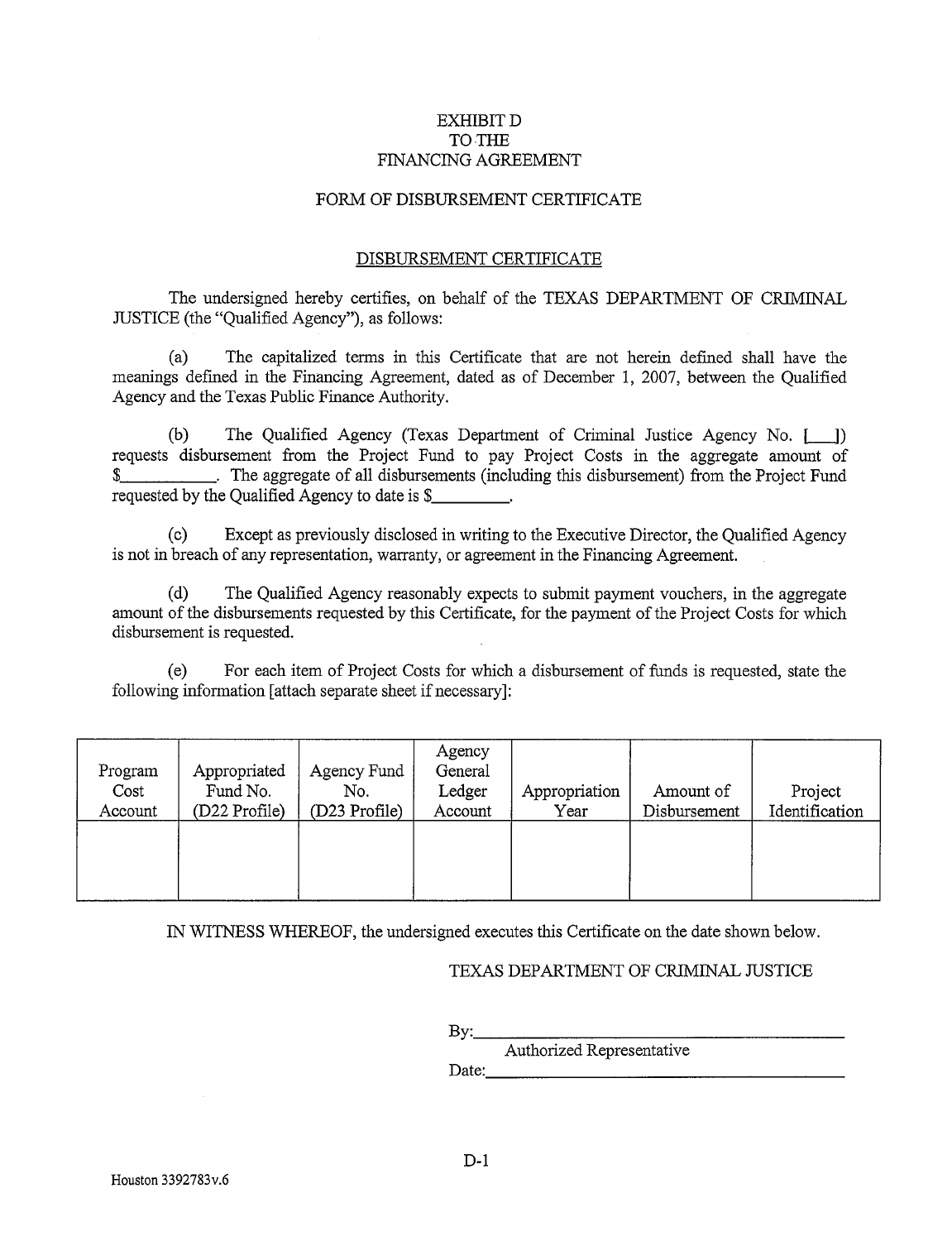# EXHIBIT E TO THE FINANCING AGREEMENT

## MONTHLY STATUS REPORT INFORMATION

The monthly status report prepared by the Qualified Agency pursuant to this Financing Agreement shall contain the following information with respect to the Project:

- (1) identity of the Project Components (name, ID no., etc.) and the original date on which such Project Components were first financed hereunder;
- (2) fund number(s);
- (3) the budget amount for the Project Components (including adjustments, if any);
- (4) description ofwork category;
- (5) amount expended for reporting month;
- ( 6) total amount expended to date;
- (7) amount encumbered;
- (8) available balance;
- (9) percent work complete;
- (10) percent funds expended; and
- (11) narrative identifying any problems (including, without limitation, delays and cost overruns) and indicating whether such problems will substantially alter the work schedule or costs.
- (12) identify any use of the Project or facilities by any Person other than a state or local governmental unit.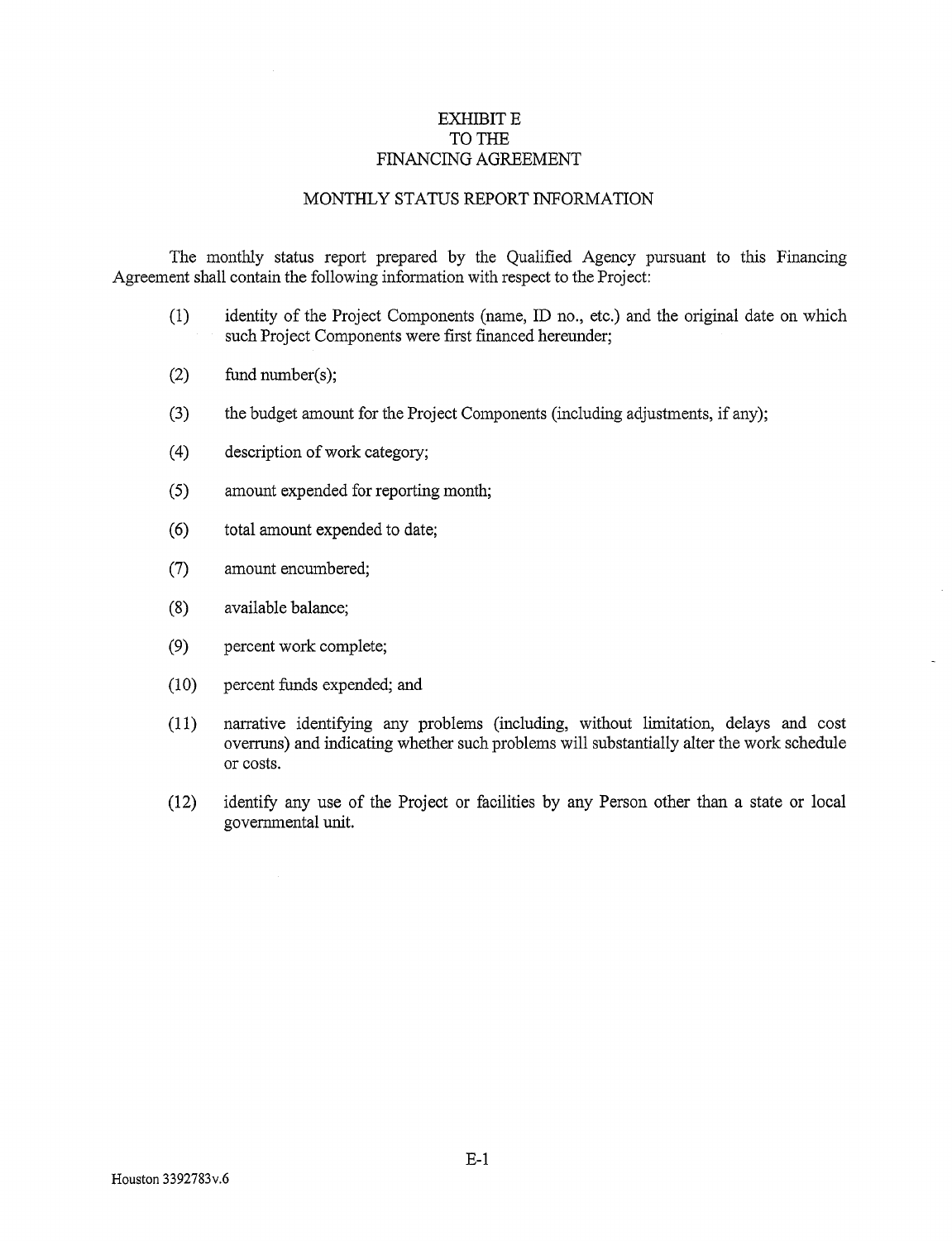# EXHIBIT F TO THE FINANCING AGREEMENT

## FORM OF PROJECT COMPLETION CERTIFICATE

# PROJECT COMPLETION CERTIFICATE

The undersigned hereby certifies, on behalf of the TEXAS DEPARTMENT OF CRIMINAL JUSTICE (the "Qualified Agency"), as follows:

(a) The capitalized terms in this Certificate that are not herein defined shall have the meanings defmed in the Financing Agreement, dated as of December 1, 2007, between the Qualified Agency and the Texas Public Finance Authority.

(b) The Project was completed on (or no further proceeds of the Bonds are to be expended for Project Costs as of) *[insert date].* 

(c) Except for \$ (the "Retainage"), all Project Costs that have been incurred have been paid, and no further disbursements from the Project Fund for the payment of Project Costs will be necessary.

(d) The Retainage is sufficient to pay all claims (1) for the payment of any Project Costs that are not presently due, and (2) for the payment of any Project Costs the liability for which is being contested or disputed by the Qualified Agency.

IN WITNESS WHEREOF, the undersigned executes this Certificate on the date shown below.

# TEXAS DEPARTMENT OF CRIMINAL JUSTICE

By: \_\_\_\_\_\_\_\_\_\_\_\_\_\_\_\_ \_

Authorized Agency Representative

Date: